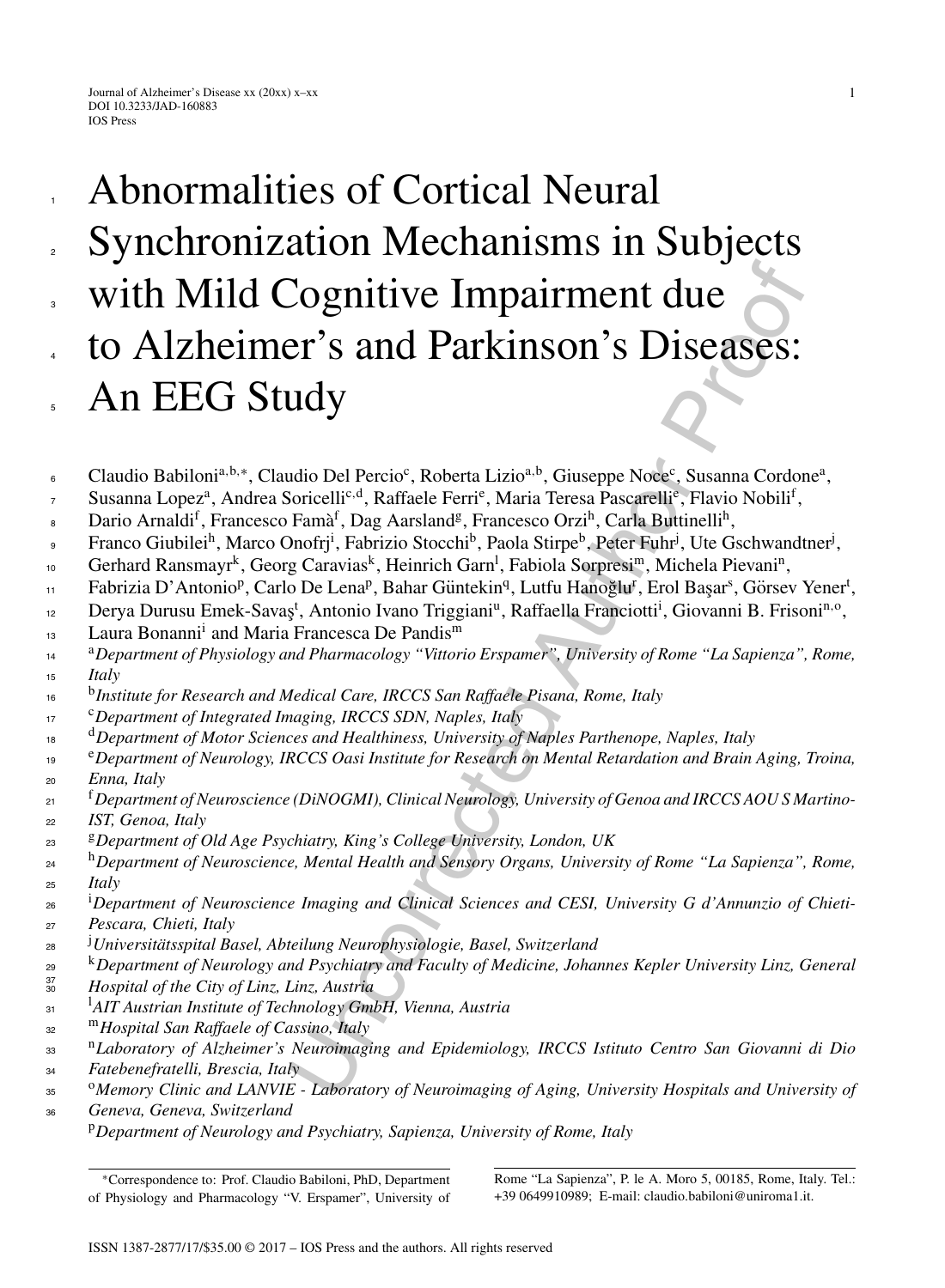43

45

47

62

- <sup>q</sup>*Department of Biophysics, Istanbul Medipol University, Istanbul, Turkey* 38
- r *Department of Neurology, University of Istanbul-Medipol, Istanbul, Turkey* 39
- s *Department of Neurosciences and Neurology, Dokuz Eyl ¨ul University Medical School, Izmir, Turkey* 40
- <sup>t</sup>Department of Psychology and Neurosciences, Dokuz Eylül University, Izmir, Turkey 41
- <sup>u</sup>*Department of Clinical and Experimental Medicine, University of Foggia, Foggia, Italy* 42

<sup>44</sup> Handling Associate Editor: Irena Rektorova´

<sup>46</sup> Accepted 5 May 2017

syperiove and exploratory study was that the cortical sources of resting state eyes) in hythma might reveal different abnormalities in cortical neural synchronization in<br>minical and still to dalaboraris of shower, and 75 Abstract. The aim of this retrospective and exploratory study was that the cortical sources of resting state eyes-closed electroencephalographic (rsEEG) rhythms might reveal different abnormalities in cortical neural synchronization in groups of patients with mild cognitive impairment due to Alzheimer's disease (ADMCI) and Parkinson's disease (PDMCI) as compared to healthy subjects. Clinical and rsEEG data of 75 ADMCI, 75 PDMCI, and 75 cognitively normal elderly (Nold) subjects were available in an international archive. Age, gender, and education were carefully matched in the three groups. The Mini-Mental State Evaluation (MMSE) was matched between the ADMCI and PDMCI groups. Individual alpha frequency peak (IAF) was used to determine the delta, theta, alpha1, alpha2, and alpha3 frequency band ranges. Fixed beta1, beta2, and gamma bands were also considered. eLORETA estimated the rsEEG cortical sources. Receiver operating characteristic curve (ROC) classified these sources across individuals. Results showed that compared to the Nold group, the posterior alpha2 and alpha3 source activities were more abnormal in the ADMCI than the PDMCI group, while the parietal delta source activities were more abnormal in the PDMCI than the ADMCI group. The parietal delta and alpha sources correlated with MMSE score and correctly classified the Nold and diseased individuals (area under the ROC = 0.77–0.79). In conclusion, the PDMCI and ADMCI patients showed different features of cortical neural synchronization at delta and alpha frequencies underpinning brain arousal and vigilance in the quiet wakefulness. Future prospective cross-validation studies will have to test these rsEEG markers for clinical applications and drug discovery. 48 49 50 51 52 53 54 55 56 57 58 59 60 61

Keywords: Exact low resolution brain electromagnetic source tomography, mild cognitive impairment due to Alzheimer's disease, mild cognitive impairment due to Parkinson's disease, receiver operating characteristic curve, resting state electroencephalographic rhythms 63 64 65

## <sup>38</sup> **INTRODUCTION**

 Alzheimer's (AD) and Parkinson's (PD) diseases are the two most common neurodegenerative diseases of the brain inducing cognitive impairment, among other symptoms, and eventually dementia.

 In the typical manifestation of PD, the disease onset is featured by motor symptoms with subtle mild cognitive impairment while cognitive disorders can be observed soon after the disease onset in the major- ity of PD patients [1]. Cognitive deficits progress to dementia in up to 60% of PD patients [2–5]. AD and PD are due to progressive neurodegenerative patholo- gies associated with an abnormal accumulation of  $_{51}$  proteins in the brain (i.e.,  $A\beta_{1-42}$  extracellularly and phosphorylated tau protein and  $\alpha$ -synuclein intracel- lularly), causing axonal dysfunction, neuronal loss, and brain atrophy [6]. AD can be detected even in the prodromal stage of mild cognitive impairment (MCI) using cerebrospinal fluid (CSF) and positron emission tomography (PET) diagnostic biomarkers of A $\beta_{1-42}$  and phospho-tau [7].

<sup>59</sup> Disease monitoring of patients with MCI due to 60 AD (ADMCI) and PD (PDMCI) is crucial since they

have specific pathological causes and lesions and 61 consequently require different treatments. This need 62 boosts the development and validation of enhanced  $\frac{63}{63}$ procedures to extract new clinical indexes and <sup>64</sup> biomarkers. [8]. Among other biomarkers, resting 65 state eyes-closed electroencephalographic (rsEEG) 66 rhythms have extensively been studied as markers to <sup>67</sup> assess the neurophysiological correlates of dementia <sup>68</sup> [9–11]. These rsEEG markers are cost-effective, noninvasive, and non-stressful for patients. Although  $70$ rsEEG rhythms are promising markers for a neurophysiological evaluation of the disease status and  $\frac{72}{2}$ progression, they may not have an accurate diagnostic value. Indeed, rsEEG rhythms do not directly  $\frac{74}{6}$ reflect the peculiar pathophysiological markers of AD  $\frac{75}{25}$ and PD. Rather, they may be part of the topograph- $\frac{76}{6}$ ical markers, according to the definition given by  $77$ Dubois and colleagues [8]. The topographic markers are not necessarily specific for the PDMCI and 79 ADMCI patients, but they can provide an index of the  $\frac{80}{100}$ extent to which ADMCI and PDMCI patients show 81 abnormalities in the structure and function of the  $82$ brain across the disease progression and therapeutic <sup>83</sup> intervention.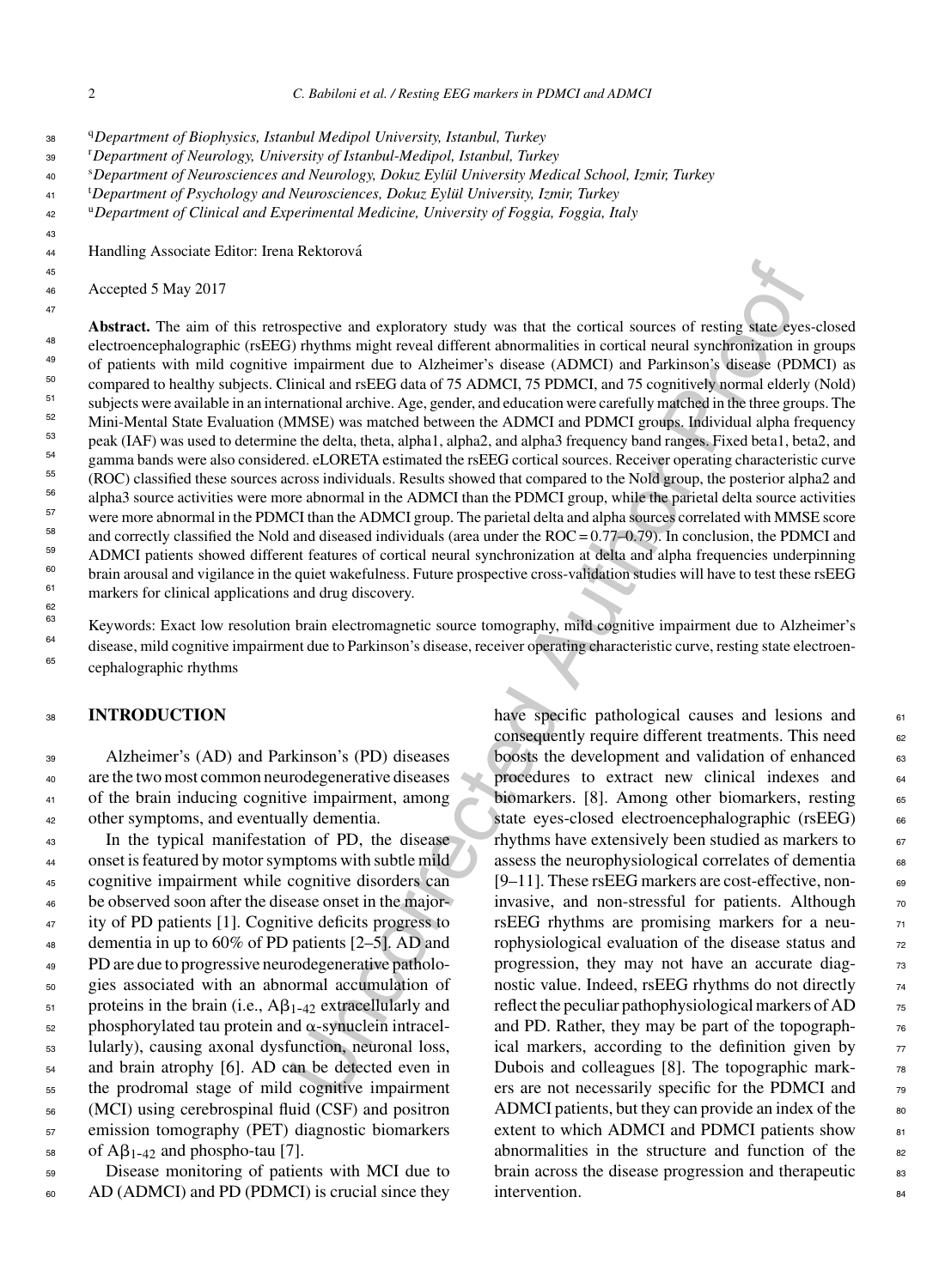Several studies have investigated rsEEG rhythms as candidate topographical markers of AD and PD 87 [12–16]. In those rsEEG studies, groups of AD and PD patients with dementia (ADD and PDD) were contrasted with normal elderly (Nold) subjects as controls. Compared to groups of Nold subjects, ADD 91 groups showed high power in delta (<4 Hz) and theta  $92 \quad (4-7 \text{ Hz})$  rhythms in widespread cortical regions [14], as well as low power in alpha (8–12 Hz) and/or beta (13–20 Hz) rhythms in posterior areas [12–14]. Fur- thermore, posterior alpha rhythms were markedly reduced in amplitude in ADD patients when com-97 pared with ADMCI subjects, whereas the opposite was true for slow EEG frequencies including delta 99 and theta rhythms [12–14].

 Furthermore, the PDD groups exhibited a spatial widespread slowing of the rsEEG rhythms, as repre- sented by high delta and theta power compared to the Nold groups [15–24]. Compared with a PD group (normal cognition), the PDMCI and PDD groups exhibited lower alpha peak frequency, higher global delta and theta, and lower alpha and beta power den-sity as surrogate markers of the cognitive status [25].

 Moreover, the groups of ADD and PDD patients showed different spectral rsEEG markers. An early investigation reported similar abnormalities of poste- rior delta power in ADD and PDD subjects [26], while 112 the delta and the theta power averaged in the whole scalp ("global") were greater in PDD patients than in ADD, PD, and Nold individuals [27]. It was posited that these effects were related to phosphorylation of  $\alpha$ -synuclein in the posterior cingulate cortex (hub of 117 the default mode network), namely the higher the  $\alpha$ - synuclein load, the higher the global delta, the lower the global alpha power, and the lower the frequency alpha peak [28]. Furthermore, previous rsEEG stud- ies showed that the global delta power did fluctuate over a few minutes more in PDD than ADD patients [19, 29–31]. Moreover, the fluctuation of the occipi- tal theta and alpha rhythms did characterize 46% of the PDD patients while it was negligible in the ADD patients [19].

 To enhance the spatial analysis of the rsEEG rhythms in dementing disorders, we have recently developed and repeatedly applied an approach grounded on a freeware named low-resolution brain electromagnetic source tomography (LORETA), which estimates the rsEEG sources in cortical regions of interest (ROIs). LORETA estimation unveiled a positive correlation between activities in the pos- terior cortical regional sources of low-frequency  $_{136}$  alpha rhythms (8–10.5 Hz) and the global cognitive

status in Nold, ADMCI, and ADD subjects as a whole 137 group; in contrast, that correlation was negative for 138 occipital cortical sources of the delta rhythms [14, 139]  $32-34$ ]. Compared to the groups of Nold and ADD  $_{140}$ subjects, the PPD group exhibited a higher activity in  $_{141}$ the central delta and posterior theta sources, besides 142 a lower activity in the posterior beta sources  $[35]$ . 143 Finally, the parieto-occipital alpha source activity 144 was lower in the ADD than the PDD and Nold groups  $145$ [35]. These above results showed distinct spatial (e.g.,  $146$ anterior-posterior axis) and frequency features (e.g., 147 delta to alpha) of the rsEEG rhythms associated with 148 PDD and ADD when compared with those reported 149 in physiological aging. However, they did not clarify if these features characterize the early stages 151 of the diseases when the interaction of psychoac- <sup>152</sup> tive pharmacological agents and secondary effects of 153 dementia are negligible.

delta (<4 Hz) and theta as lower activity in the position to the position of delta (and carterial regions [14], Finally, the particle occipital alpha some certifical and (a C-12 Hz) and/or beta was lower in the ADD band th Keeping in mind the above considerations, one of  $155$ the major challenges in the framework of dement- <sup>156</sup> ing disorders is the understanding of the similarities  $157$ and differences of the neurobiological and neu- <sup>158</sup> rophysiological mechanisms underlying different 159 neurodegenerative diseases such as AD, PD, dementia with Lewy body, frontotemporal dementia, etc. 161 Another challenge is the understanding of the effects 162 of the disease progression and pharmacological treat- <sup>163</sup> ment on those particular mechanisms, particularly in 164 the early stages of the diseases. In this vein, the aim of 165 this retrospective and exploratory study was to test the 166 hypothesis that the rsEEG (cortical) sources would 167 disclose differences between groups of ADMCI and 168 PDMCI patients, unveiling the spatial and frequency 169 features of the cortical neural synchronization under- <sup>170</sup> lying brain arousal in the quiet wakefulness. Diverse 171 abnormalities in the rsEEG sources at the group  $172$ level would unveil different clinical neurophysio-<br>173 logical mechanisms in the two groups of patients. 174 To evaluate this hypothesis, we estimated and com- <sup>175</sup> pared the rsEEG sources in groups of PDMCI and 176 ADMCI patients matched for cognitive status and 177 demographic variables. A group of Nold subjects was 178 used as a reference control.

## **MATERIALS AND METHODS**

#### *Subjects* 181

In the present retrospective exploratory study, we  $\qquad$  182 used the rsEEG data of an international archive, 183 formed by clinical, neuropsychological, and electro- <sup>184</sup> physiological data in 75 Nold, 75 ADMCI, and 75 185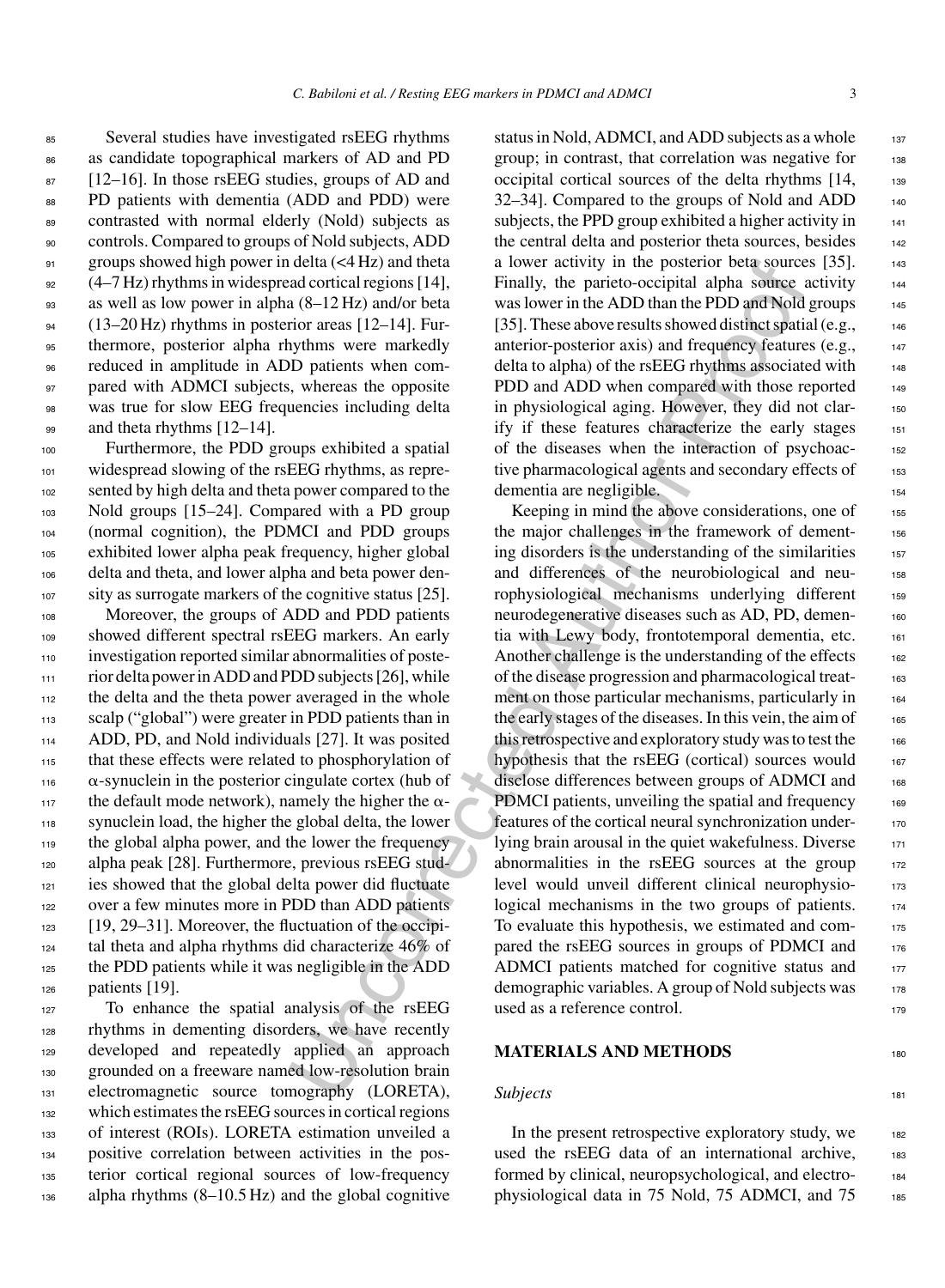| disease (PDMCI) |                |                |                |                         |
|-----------------|----------------|----------------|----------------|-------------------------|
|                 | Nold           | ADMCI          | <b>PDMCI</b>   | Statistical analysis    |
| N               | 75             | 75             | 75             |                         |
| Age             | 70.1           | 70.1           | 71.2           | ANOVA: n.s.             |
|                 | $(\pm 0.8$ SE) | $(\pm 0.7$ SE) | $(\pm 0.8$ SE) |                         |
| Gender (M/F)    | 36/39          | 34/41          | 38/37          | Kruskal-Wallis: n.s.    |
| Education       | 10.2           | 10.9           | 10.2           | ANOVA: n.s.             |
|                 | $(\pm 0.5$ SE) | $(\pm 0.5$ SE) | $(\pm 0.6$ SE) |                         |
| MMSE            | 28.5           | 25.1           | 25.7           | Kruskal-Wallis:         |
|                 | $(\pm 0.1$ SE) | $(\pm 0.3$ SE) | $(\pm 0.3$ SE) | (Nold > ADMCI, PDMCI)   |
|                 |                |                |                | $H = 94.8, p < 0.00001$ |

Table 1 Mean values ( $\pm$ standard error mean, SE) of the demographic and clinical data and results of their statistical comparisons ( $p$  < 0.05) in the groups of normal elderly (Nold) subjects and patients with mild cognitive impairment due to Alzheimer's disease (ADMCI) and Parkinson's

MMSE, Mini-Mental State Evaluation; M/F, males/females; n.s., not significant (*p* > 0.05).

 PDMCI subjects matched for relevant demographic variables. These subjects were recruited outside a formal multicenter clinical trial by the following qual- ified clinical recording units of the informal European PDWAIVE Consortium: University of Rome "La 191 Sapienza" (Italy), IRCCS Fatebenefratelli of Brescia (Italy); IRCCS SDN of Naples (Italy); IRCCS Oasi of Troina (Italy); University of Genova (Italy); Hos- pital San Raffaele of Cassino (Italy); IRCCS Hospital San Raffaele Pisana of Rome (Italy); University "G. d'Annunzio" of Chieti and Pescara (Italy); General Hospital of Linz (Austria); Dokuz Eylul University (Turkey); Istanbul University (Turkey); and Univer-sity of Basel (Switzerland).

 The three groups were carefully matched for age, gender, and education. The ADMCI and PDMCI groups were also carefully matched for the Mini-Mental State Examination (MMSE) score [36].

 Table 1 summarizes the relevant demographic and clinical (MMSE score) data of the Nold, ADMCI, and PDMCI groups, together with the results of the statistical analyses computed to evaluate the pres- ence or absence of statistically significant differences between the groups for the age (ANOVA), gen- der (Kruskal-Wallis test), education (ANOVA), and MMSE score (Kruskal-Wallis test). As expected, a statistically significant difference was found among the Nold and the other two groups for the MMSE <sup>214</sup> score (H =  $94.8$ ;  $p < 0.00001$ ). Specifically, there was a higher MMSE score in the Nold than the ADMCI 216 and PDMCI groups  $(p < 0.00001)$ . On the contrary, a statistically significant difference was found nei-218 ther for the MMSE score between the ADMCI and the PDMCI group nor the age, gender, and education 220 among the three groups  $(p > 0.05)$ .

<sup>221</sup> Local institutional Ethics Committees approved <sup>222</sup> the study. All experiments were performed with the <sup>223</sup> informed and overt consent of each participant or caregiver, in line with the Code of Ethics of the World 224 Medical Association (Declaration of Helsinki) and 225 the standards established by the local Institutional 226 Review Board. 227

*Diagnostic criteria* 228

(41.7 SEC (41.8 Mathematical of the SKE)<br>
(41.8 Mathematical Author<br>
(41.8 SF)<br>
(41.8 SF)<br>
(41.8 SF)<br>
(41.8 SF)<br>
(41.8 SF)<br>
(41.8 SF)<br>
(41.8 SF)<br>
(41.8 SF)<br>
(41.8 SF)<br>
(41.8 SF)<br>
(41.8 SF)<br>
(41.8 SF)<br>
(41.8 SF)<br>
(41.8 SF) The inclusion criteria for the enrollment of the 229 ADMCI patients were age between 55 and 90 230 years, complaints of memory deficits by the patient 231 (and confirmed by a relative) or a relative, MMSE 232 score  $\geq$  24, overall Clinical Dementia Rating [37] 233 score of 0.5, score on the logical memory test  $[38]$  234 of 1.5 standard deviation (SD) lower than the age- <sup>235</sup> adjusted mean, 15-item Geriatric Depression Scale 236 (GDS) [39] score  $\leq$ 5, modified Hachinski ischemia 237 [40] score  $\leq$ 4, and at least 5 years of education. The 238 MCI status could be single or multidomain. The status of ADMCI was based on the positivity to one or 240 more of the following biomarkers:  $A\beta_{1-42}/phospho-$  241 tau in the CSF, fluorodeoxyglucose PET (FDG-PET) <sup>242</sup> mapping, and structural magnetic resonance imaging 243 [41]. Exclusion criteria were other significant neu-<br><sub>244</sub> rological, systemic or psychiatric illness, enrolment <sup>245</sup> in a clinical trial with experimental drugs, the use of  $246$ antidepressant drugs with anticholinergic side effects, <sub>247</sub> high dose of neuroleptics or chronic sedatives or hyp-<br><sub>248</sub> notics, antiparkinsonian medication, and the use of 249 narcotic analgesics. Of note, the use of cholinesterase <sub>250</sub> inhibitors and memantine was allowed.

All ADMCI subjects underwent a battery of 252 neuropsychological tests to evaluate the status of 253 MCI. This battery included neuropsychological 254 tests assessing the general cognitive performance 255 in the domains of memory, language, executive  $256$ function/attention, and visuoconstruction abilities. 257 Specifically, the tests assessing memory included the 258 delayed recall of Rey figures [42] and/or the delayed 259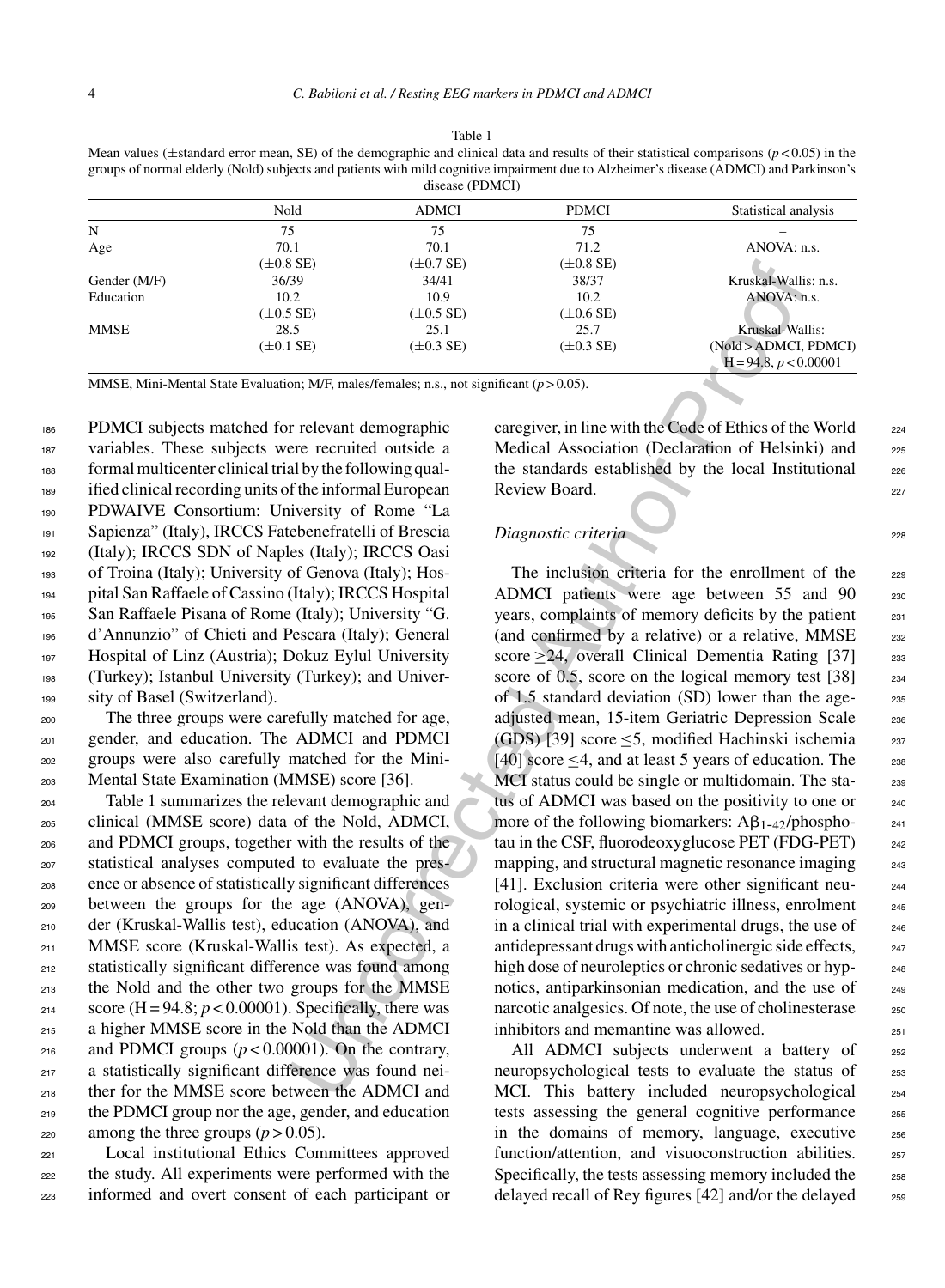recall of a story [43]. The tests assessing language included the 1-min verbal fluency for letters, fruits, animals, or car trades [44], and/or the Token test [43]. The tests assessing executive function and atten- tion included the Trail Making Test Part A and B [45]. Finally, the tests assessing visuoconstruction included the copy of Rey figures.

 The diagnosis of PD was based on a standard clin- ical assessment of tremor, rigidity, bradykinesia, and postural instability without major cognitive deficits for 12 months [46]. As measures of severity of the 271 motor disability, the Hoehn and Yahr stage [47], and the Unified Parkinson Disease Rating Scale-III [48] for extrapyramidal symptoms, were used. The diag- nosis of PDMCI was based on the Diagnostic Criteria for Mild Cognitive Impairment in Parkinson's Dis- ease [49]. The inclusion criteria comprised: (1) a diagnosis of PD as based on the UK PD Brain Bank Criteria [46]; (2) a gradual decline, in the context of an established PD, in the cognitive status reported by either the patient or informant, or observed by the clinicians; (3) cognitive deficits not sufficient to interfere significantly with functional independence in the activities of the daily life, although slight diffi- culties on complex functional tasks may be present. On the basis of clinical features and neuroradiological findings, the exclusion criteria for PDMCI included the following forms of parkinsonism: (1) demen- tia with Lewy bodies [50–52], (2) drug-induced parkinsonism, (3) cerebrovascular parkinsonism, and (4) atypical parkinsonism with absent or minimal responses to antiparkinsonian drugs.

 All PDMCI subjects underwent a battery of clin- ical scales including the Neuropsychiatric Inventory [53], the scale for the assessment of Behavioral and Psychological Symptoms of Dementia, the MMSE, the Dementia Rating Scale-2 [54], the Epworth Sleepiness Scale for estimating subjective sleep dis- turbances, and the Alzheimer's Disease Cooperative Study for the Activities of Daily Living. All PDMCI subjects also underwent a battery of neuropsycho-301 logical tests to evaluate the status of MCI. This battery included neuropsychological tests assessing the general cognitive performance in the domains of memory, language, executive function/attention, and visuoconstruction abilities (some of them received the CERAD-plus battery).

 All Nold subjects underwent a cognitive screening (including MMSE and GDS) as well as physical and neurological examinations to exclude any dementia or major cognitive deficit. No Nold subject referred 311 subjective cognitive impairment. Subjects affected by chronic systemic illnesses (e.g., diabetes mellitus) 312 were excluded, as were subjects receiving chronic 313 psychoactive drugs. Subjects with a history of pre- <sup>314</sup> vious or present neurological or psychiatric disease 315 were also excluded. All Nold subjects had a GDS 316 score lower than the threshold of  $5$  (no depression) or  $317$ no depression after an interview with a physician or  $318$ clinical psychologist. 319

*EEG recordings* 320

area<br>
asset on a standard clinical psotession atterview with a physicality, bradylinesia, and<br>
and clinical psychologist.<br>
Higher and Calin and Calin and Calin and Calin and Calin and Calin and Calin and Calin and Calin a EEG data were recorded while the subjects were 321 sitting comfortably with eyes closed in a standard 322 resting state condition (rsEEG). At least  $5 \text{ min of}$  323 rsEEG data were recorded (128 Hz or higher sam- <sup>324</sup> pling rate, with a bandpass between 0.01 Hz and 325 100 Hz) from a minimum number of 19 exploring  $326$ scalp electrodes positioned over the whole scalp 327 according to the  $10-20$  System (i.e., Fp1, Fp2, F7,  $328$ F3, Fz, F4, F8, T3, C3, Cz, C4, T4, T5, P3, Pz, P4, 329 T6,  $O1$ , and  $O2$ ; see Fig. 1). More specifically, 18 sub- $330$ jects out of 225 were recorded at 128 Hz, 3 subjects at 331 200 Hz, 19 subjects at 250 Hz, 122 subjects at 256 Hz, <sup>332</sup> 31 subjects at  $500$  Hz, 24 subjects at  $512$  Hz, and 8  $333$ subjects at 1000 Hz. Linked earlobe reference elec-<br>334 trode was preferred, but not mandatory to respect the 335 methodological facilities and standard internal proto-<br>336 cols of the clinical recording units (137 subjects out 337 of 225 subjects were recorded with linked earlobe ref-<br>338 erence, while the others with cephalic reference).  $A$  339 ground electrode was typically located between the 340 AFz and Fz electrodes, and electrodes impedances  $341$ were kept below 5 Kohm. Horizontal and vertical 342 electro-oculographic activities (0.3–70 Hz bandpass) 343 were also recorded to monitor blinking and eye move-<br>344 ments. The EEG recordings were performed, in all 345 subjects, in the late morning to minimize drowsiness. 346 Furthermore, an operator controlled on-line the sub-<br><sub>347</sub> ject and the EEG traces to keep constant the level of 348 vigilance. 349

#### *Preliminary analysis of the EEG data* 350

The recorded rsEEG data were band-passed to 351 avoid aliasing, down-sampled to 128 Hz (when 352 recorded with higher sampling frequency), seg-<br>s<sub>53</sub> mented in consecutive 2-s epochs, and analyzed 354 off-line. We rejected the rsEEG epochs associated 355 with operator's markers indicating drowsiness, ver-<br>s<sub>56</sub> bal warnings, eyes opening, arm/hand movements, 357 or other events (e.g., sweat, sway, head movements,  $358$ etc.) disturbing the EEG recordings. Furthermore,  $359$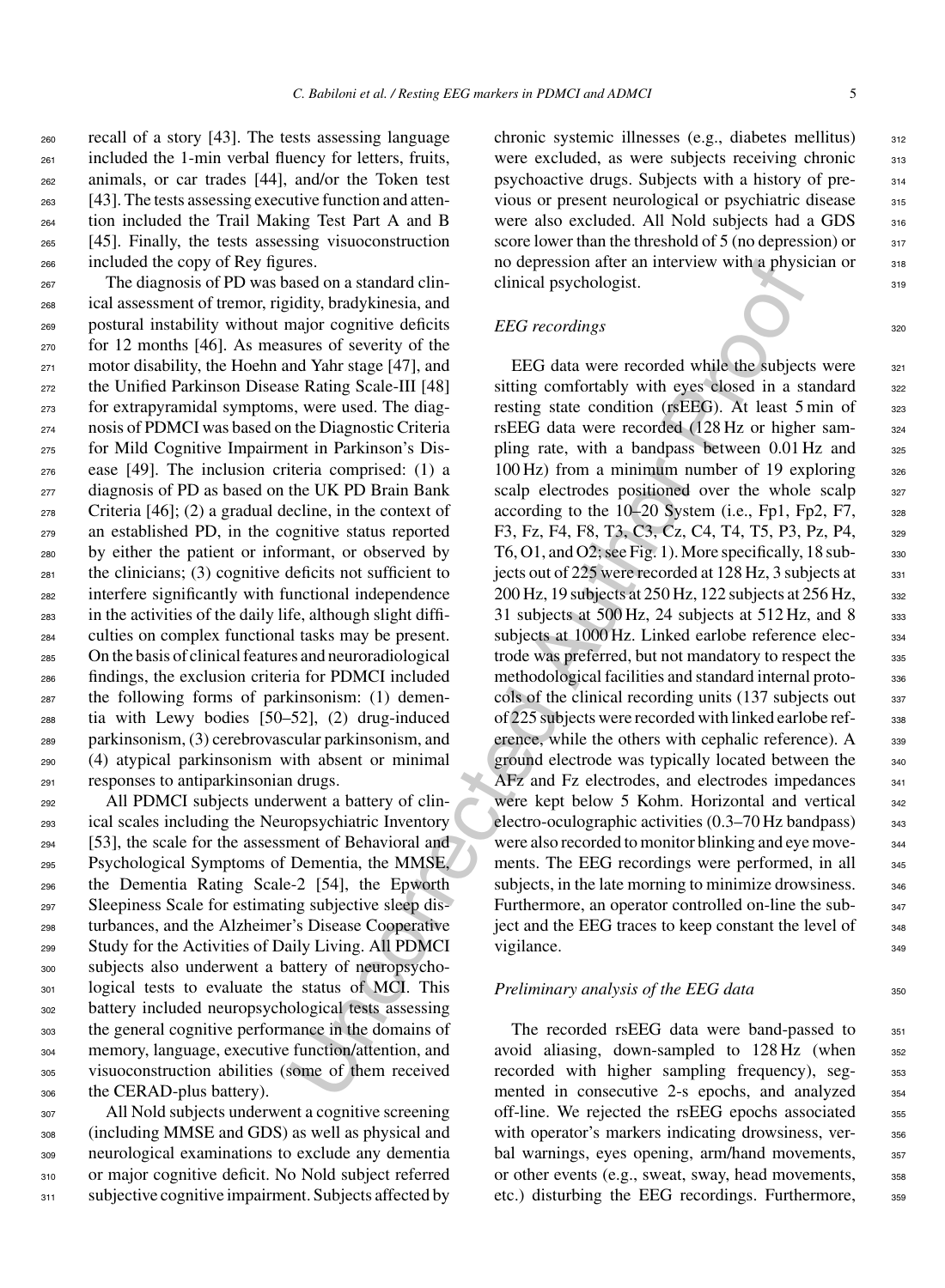

Fig. 1. Regional normalized eLORETA solutions (mean across subjects) of the rsEEG rhythms relative to a statistical 3-way ANOVA interaction between the factors Group (Nold, ADMCI, PDMCI), Band (delta, theta, alpha 1, alpha 2, alpha 3, beta 1, beta 2 and gamma), and ROI (central, frontal, parietal, occipital, temporal, limbic). This ANOVA design used the regional normalized eLORETA solutions as a dependent variable. Subjects' transition frequency (TF) and individual alpha frequency peak (IAF) were used as covariates. Regional normalized eLORETA solutions modeled the cortical sources of the rsEEG relative power spectra at the scalp electrodes. These sources can be considered as a sort of "virtual" intracranial macro-electrodes located on the macro-cortical regions of interest. See the Methods for a definition of the TF and IAF. Legend: the rectangles indicate the cortical regions and frequency bands in which the eLORETA solutions presented statistically significant eLORETA patterns as in the following: Nold  $\neq$  ADMCI  $\neq$  PDMCI (Duncan *post hoc* test, *p* < 0.05).

 the rsEEG epochs with ocular (e.g., rapid eye open- ing despite the request to maintain the eyes closed), muscular, and other types of artifacts were pre- liminarily identified by an automatic computerized procedure. The rsEEG epochs with sporadic and well- shaped blinking artifacts were corrected from the EOG activity by an autoregressive method [55]. Two independent experimenters, blind to the diagnosis at the time of the rsEEG analysis, manually revised the rsEEG epochs accepted for further analysis. The rsEEG epochs with signs of a sleep intrusion (an 371 ongoing increase of theta, K complex, spindles, etc.) were rejected. To harmonize the rsEEG data collected with different reference electrodes, all artifact-free rsEEG epochs were re-referenced to the common average for further analysis.

# <sup>376</sup> *Spectral analysis of the rsEEG epochs*

 A standard digital FFT-based power spectrum anal- ysis (Welch technique, Hanning windowing function, no phase shift) computed the power density of the 2- s rsEEG epochs with 0.5 Hz of frequency resolution.

This standard FFT procedure was implemented by 381 a home-made software developed under Matlab 6.5 382 (Mathworks Inc., Natick, MA). 383

According to a previous study of our group 384 [56], the frequency bands of interest were individ-<br>set ually identified based on the following frequency 386 landmarks: the transition frequency (TF) and the 387 individual alpha frequency peak  $(IAF)$ . In the EEG  $388$ power density spectrum, the TF marks the transi-<br>389 tion frequency between the theta and alpha bands, <sub>390</sub> defined as the minimum of the rsEEG power den-<br>391 sity between 3 and 8 Hz (between the delta and the 392 alpha power peak). Instead, the IAF is defined as the  $393$ maximum power density peak between 6 and 14 Hz. 394 In precedence, these frequency landmarks were well 395 described by Dr. Wolfgang Klimesch and his work-<br>396  $\frac{1}{397}$  group [57–59].

The TF and IAF were computed for each subject 398 involved in the study. Based on the TF and IAF, we 399 estimated the frequency band range for each subject 400 as follows: delta from TF  $-4$  Hz to TF  $-2$  Hz, theta  $401$ from TF -2 Hz to TF, low-frequency alpha band (alpha <sup>402</sup> 1 and alpha 2) from TF to IAF, and high-frequency 403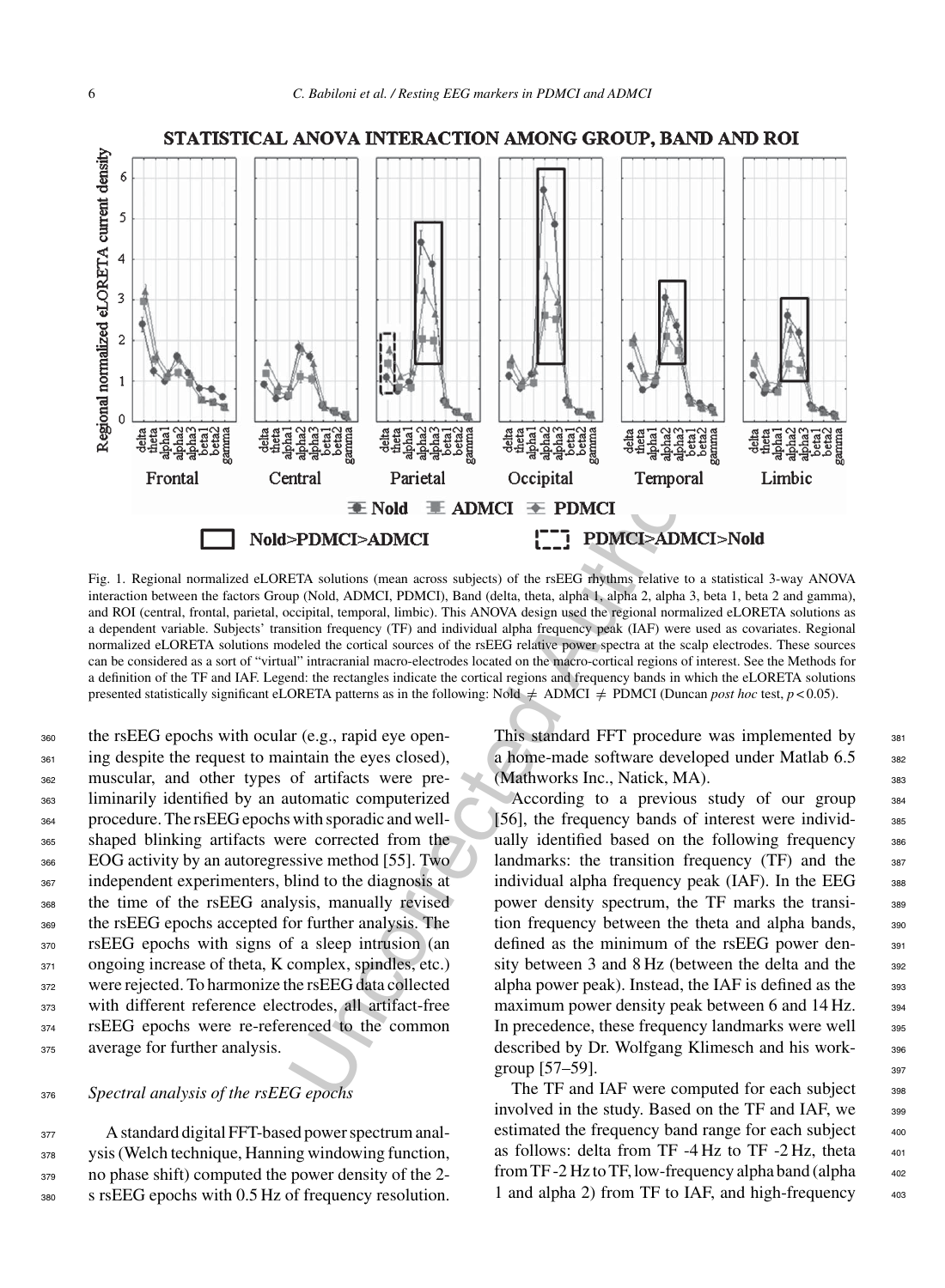$_{404}$  alpha band (or alpha 3) from IAF to IAF + 2 Hz. The other bands were defined based on standard fixed fre- quency ranges: beta 1 from 14 to 20 Hz, beta 2 from 20 to 30 Hz, and gamma from 30 to 40 Hz. The alpha 1 and alpha 2 bands were computed for each subject as follows: alpha 1 from TF to the midpoint of the TF-IAF range and alpha 2 from this midpoint to IAF.

# <sup>411</sup> *Cortical sources of rsEEG epochs as computed* <sup>412</sup> *by eLORETA*

 We used the freeware called "exact LORETA" (eLORETA) for the linear estimation of the cortical sources activity of rsEEG rhythms [60]. It repre- sents the improved version of the previous pieces of software called LORETA [61] and standardized LORETA [62]. Both standardized LORETA and eLORETA showed the same low spatial resolution, with zero localization error in the presence of mea- surement and biological noise [60, 62]. However, eLORETA exhibited a better source location in some control parameters [63].

 The present implementation of eLORETA uses a head volume conductor model composed of the scalp, skull, and brain. In the scalp compartment, exploring electrodes can be virtually positioned to give EEG data as an input to the source estimation [64]. The brain model is based on a realistic cere- bral shape taken from a template typically used in the neuroimaging studies, namely that of the Montreal Neurological Institute (MNI152 template) [65].

 The electrical brain source space is formed by 6,239 voxels with 5 mm resolution, restricted to cor- tical gray matter [66]. An equivalent current dipole is located in each voxel. The eLORETA solves the so- called EEG inverse problem in the mentioned head volume conductor model estimating "neural" current density values at any cortical voxel for each frequency bin. Input for this regularized inverse estimation [62] is the EEG spectral power density computed at all virtual scalp electrodes.

 In line with the general low spatial resolution of the present EEG methodological approach (i.e., 19 scalp electrodes), the eLORETA solutions were aver- aged across all voxels in a given cortical ROI. The following six ROIs were considered: frontal, central, parietal, occipital, temporal, and limbic. Table 2 spec-ifies the Brodmann areas (BAs) included in any ROI.

 For the present eLORETA cortical source esti- mation, a frequency resolution of 0.5 Hz was used, namely, the maximum frequency resolution allowed by the use of 2-s artifact free EEG epochs. The

| ٧<br>٠ |  |
|--------|--|
|--------|--|

Regions of interest (ROIs) used for the estimation of the cortical sources of the resting state eyes-closed electroencephalographic (rsEEG) rhythms in the present study. Any ROI is defined by some Brodmann areas of the cerebral source space in the freeware used in this study, namely the exact low-resolution brain electromagnetic source tomography (eLORETA)

| Frontal   | 8, 9, 10, 11, 44, 45, 46, 47 |
|-----------|------------------------------|
| Central   | 1, 2, 3, 4, 6                |
| Parietal  | 5, 7, 30, 39, 40, 43         |
| Temporal  | 20, 21, 22, 37, 38, 41, 42   |
| Occipital | 17, 18, 19                   |
| Limbic    | 31, 32, 33, 34, 35, 36       |
|           |                              |

frequency bands of interest were delta, theta, alpha 1, <sup>454</sup> alpha 2, alpha 3, beta 1, beta 2, and gamma, defined  $455$ subject-by-subject as described above. 456

#### *Statistical analysis of the eLORETA solutions*  $457$

In this midpoint to IAF.<br>
From an also state and the crime of the crime of the crime of the crime of the crime<br>
Mospher (1993) and the crime of the crime of the crime of the crime of the crime of the crime of the crime of A statistical session was performed by the commer-<br>458 cial tool STATISTICA 10 (StatSoft Inc., [http://www.](http://www.statsoft.com) <sup>459</sup> statsoft.com) to test the hypothesis that the rsEEG  $460$ source activity as revealed by eLORETA solutions 461 would differ between the ADMCI and PDMCI groups 462 using the Nold group as a control reference. To this  $463$ aim, an ANOVA was computed using the regional 464 normalized eLORETA solutions (normalized cur-<br>465 rent density at all voxels of a given ROI) as a 466 dependent variable  $(p < 0.05)$ . The ANOVA factors  $467$ were Group (Nold, ADMCI, PDMCI), Band (delta,  $468$ theta, alpha 1, alpha 2, alpha 3, beta 1, beta 2, and  $469$ gamma), and ROI (frontal, central, parietal, occipi-470 tal, temporal, and limbic). Subjects'  $TF$  and the IAF  $471$ were used as covariates. Mauchly's test evaluated 472 the sphericity assumption. The degrees of freedom  $473$ were corrected by the Greenhouse-Geisser procedure 474 when appropriate. Duncan test was used for *post-hoc* 475 comparisons  $(p < 0.05)$ .

The planned *post-hoc* testing also evaluated the  $477$ above prediction about the differences in the rsEEG  $478$ source solutions between the ADMCI and PDMCI 479 groups using the Nold group as a control refer-<br>480 ence. Specifically, we predicted: (i) a statistical 481 3-way interaction effect including the factors Group, <sup>482</sup> ROI, and Band  $(p < 0.05)$ ; (ii) a *post-hoc* test indicating statistically significant differences of the <sup>484</sup> regional normalized eLORETA solutions with the <sup>485</sup> pattern Nold  $\neq$  ADMCI  $\neq$  PDMCI (Duncan test, 486  $p < 0.05$ ).

The above statistical analyses were controlled by 488 the Grubbs test  $(p < 0.005)$  for the presence of outliers  $489$ in the distribution of the eLORETA source solutions.  $490$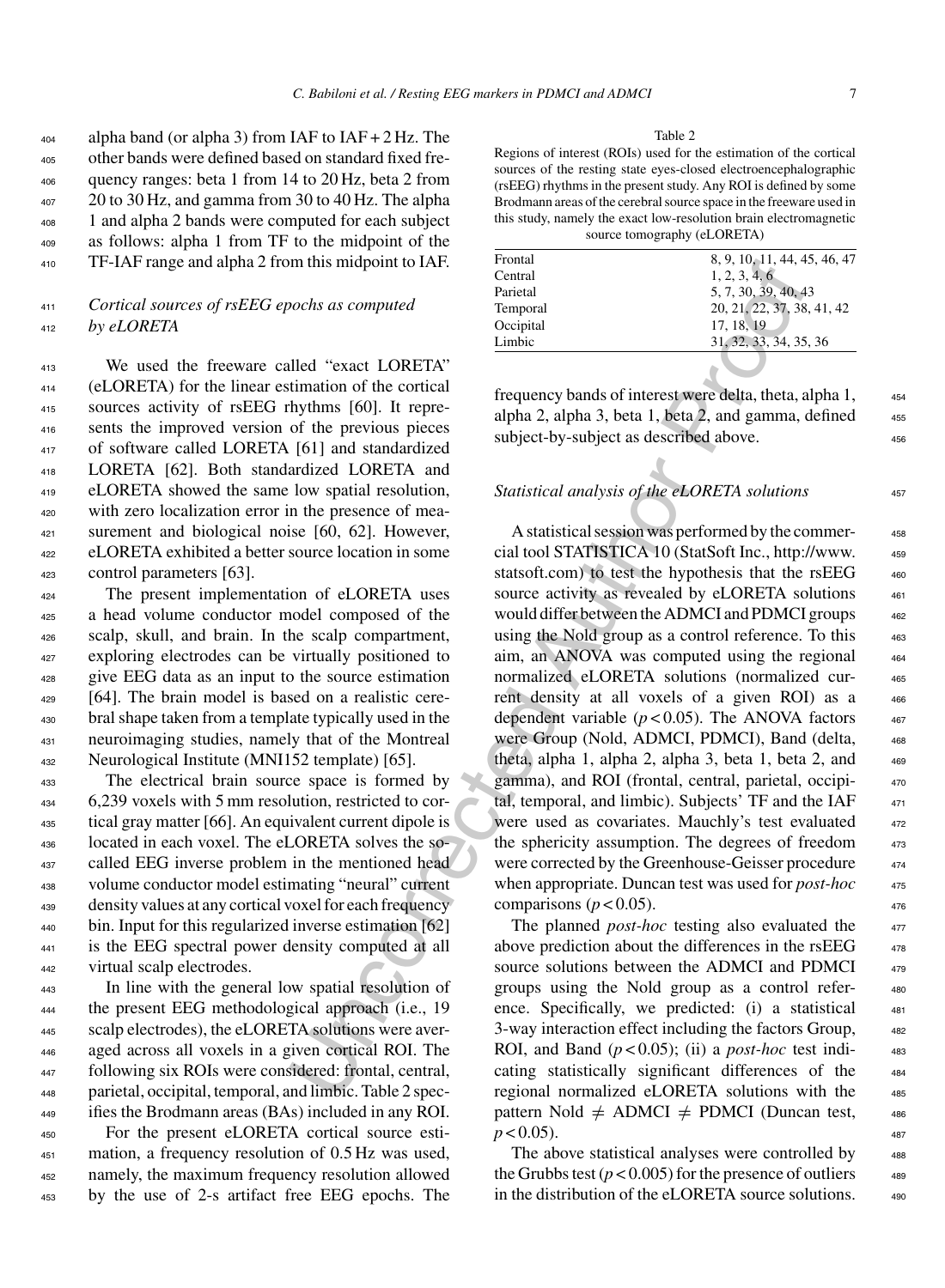# <sup>491</sup> *Accuracy of the rsEEG source activity in the* <sup>492</sup> *discrimination among the Nold, ADMCI, and* <sup>493</sup> *PDMCI individuals*

 The rsEEG sources showing the highest statisti- cally significant differences among the three groups were used as discriminant (not diagnostic as the abnormalities in those sources were not necessarily disease-specific) variables for the following clas- sification trials: (1) the Nold versus the ADMCI individuals; (2) the Nold versus the PDMCI individ- uals; and (3) the ADMCI versus PDMCI individuals. The correct blind classifications of these rsEEG source activities were performed by GraphPad Prism software (GraphPad Software, Inc., California, USA) for the production of the receiver operating charac- teristic (ROC) curves [67]. The following indexes measured the classification performance of the above binary classification: (1) Sensitivity - measures the rate of the positives who were correctly classified as positives (i.e., "true positive rate" in the signal detec- tion theory); (2) Specificity - measures the rate of the negatives (control) who were correctly classified as negatives (i.e., "true negative rate" in the signal detection theory); (3) Accuracy - the mean between the sensitivity and specificity (the amount of subjects in the groups was the same); and (4) Area under the ROC curve (AUROC) - another standard index of the global classification accuracy.

# <sup>519</sup> **RESULTS**

#### <sup>520</sup> *Statistical analysis of the EEG cortical sources*

 Table 3 reports the mean values of the TF and IAF for the three groups (i.e., Nold, ADMCI, and PDMCI), together with results of the statistical com- parisons between the group pairs (ANOVA). The mean TF was  $6.0$  Hz ( $\pm 0.1$  standard error mean, SE) in the Nold subjects,  $5.4 \text{ Hz}$  ( $\pm 0.2 \text{ SE}$ ) in the ADMCI subjects, and  $5.3 \text{ Hz}$  ( $\pm 0.1 \text{ SE}$ ) in the PDMCI subjects. The mean IAF was 9.3 Hz

 $(\pm 0.1$  SE) in the Nold subjects, 8.8 Hz  $(\pm 0.2$  SE) 529 in the ADMCI patients, and  $8.3 \text{ Hz } (\pm 0.2 \text{ SE})$  in  $\qquad$  530 the PDMCI patients. ANOVAs were computed to  $_{531}$ evaluate the presence or absence of statistically sig-<br><sub>532</sub> nificant differences between the three groups for 533 both TF and IAF  $(p<0.05)$ . The results showed the  $534$ following statistically significant effects:  $(1)$  the  $535$ mean TF was greater  $(F = 7.7, p < 0.0005)$  in the 536 Nold than the ADMCI  $(p<0.005)$  and PDMCI  $537$  $(p<0.0005)$  groups; (2) the mean IAF was greater  $538$  $(F = 11.2, p < 0.00005)$  in the Nold than the ADMCI 539  $(p<0.01)$  and PDMCI  $(p<0.00005)$  groups. It was 540 also higher in the ADMCI than the PDMCI group  $_{541}$  $(p<0.05)$ .

to the following statistically signine<br>and the relation of mean-<br>sets were not necessarily smearn TF was greater (F=7.7, p<0.0005) or the following dash in the ADMCI (p<0.0005) and the and MC<br>(p<0.0005) and PDMCI (p<0.000 Figure 1 shows the grand average of the regional  $_{543}$ eLORETA solutions for the rsEEG source estimation  $_{544}$ relative to a statistically significant ANOVA interac-<br><sub>545</sub> tion effect  $(F = 11.9; p < 0.00001)$  among the factors  $546$ Group (Nold, ADMCI, PDMCI), Band (delta, theta, 547 alpha 1, alpha 2, beta 1, beta 2, gamma), and ROI  $\frac{548}{2}$ (frontal, central, parietal, occipital, temporal, limbic). <sup>549</sup> The TF and the IAF were used as covariates. In the 550 figure, the eLORETA solutions had the shape of typi- <sup>551</sup> cal rsEEG relative power spectra. Notably, the profile  $\frac{552}{252}$ and magnitude of the rsEEG source activity spec-<br>  $553$ tra in the Nold, ADMCI, PDMCI groups differed  $_{554}$ across the ROIs, supporting the idea that the scalp 555 EEG rhythms were generated by a distinct pattern of 556 cortical source activity in those groups. The Duncan 557 planned *post-hoc* testing showed that the discriminant  $_{558}$ source pattern ADMCI < PDMCI < Nold was fitted by 559 the posterior (i.e., parietal, occipital, temporal, and 560 limbic) alpha 2 and alpha 3 sources  $(p<0.05$  to  $=$  561  $p$ <0.000001). Compared to the Nold group, these  $562$ posterior alpha source activities showed an abnor-<br>
<sub>563</sub> mal reduction in the ADMCI and PDMCI groups  $564$  $(p<0.05$  to  $p<0.000001$ ). Furthermore, they were  $565$ lower in the ADMCI than the PDMCI group  $(p < 0.01$ <sup>566</sup> to  $p < 0.000001$ ). Of note, 10 ADMCI and 7 PDMCI  $\qquad$  567 subjects exhibited an asintotic rsEEG power spec-<br>
<sub>568</sub> tra without alpha peak. On the contrary, the pattern  $569$  $PDMCI > ADMCI > Nold$  was fitted by the parietal  $570$ 

Table 3

Mean values (± SE) of the transition frequency (TF) and the individual alpha frequency peak (IAF) of the rsEEG power density spectra for the three groups (i.e., Nold, ADMCI, PDMCI). The table also reports the p values of the statistical comparisons of these values between the Nold, ADMCI, PDMCI groups. See the Methods for a definition of the TF and IAF

| There, the most a phase groups, see the memods for a deministry of the 11 and n if |                               |                            |                               |                                                   |
|------------------------------------------------------------------------------------|-------------------------------|----------------------------|-------------------------------|---------------------------------------------------|
|                                                                                    | Nold                          | <b>ADMCI</b>               | <b>PDMCI</b>                  | Statistical analysis                              |
| TF                                                                                 | $6.0 (\pm 0.1 \text{ SE})$    | 5.4 $(\pm 0.2$ SE)         | 5.3 $(\pm 0.1$ SE)            | $F = 7.7, p < 0.0005$<br>(PDMCI, ADMCI < Nold)    |
| IAF                                                                                | $9.3 \ (\pm 0.1 \ \text{SE})$ | $8.8 (\pm 0.2 \text{ SE})$ | $8.3 \ (\pm 0.2 \ \text{SE})$ | $F = 11.2, p < 0.00005$<br>(PDMCI < ADMCI < Nold) |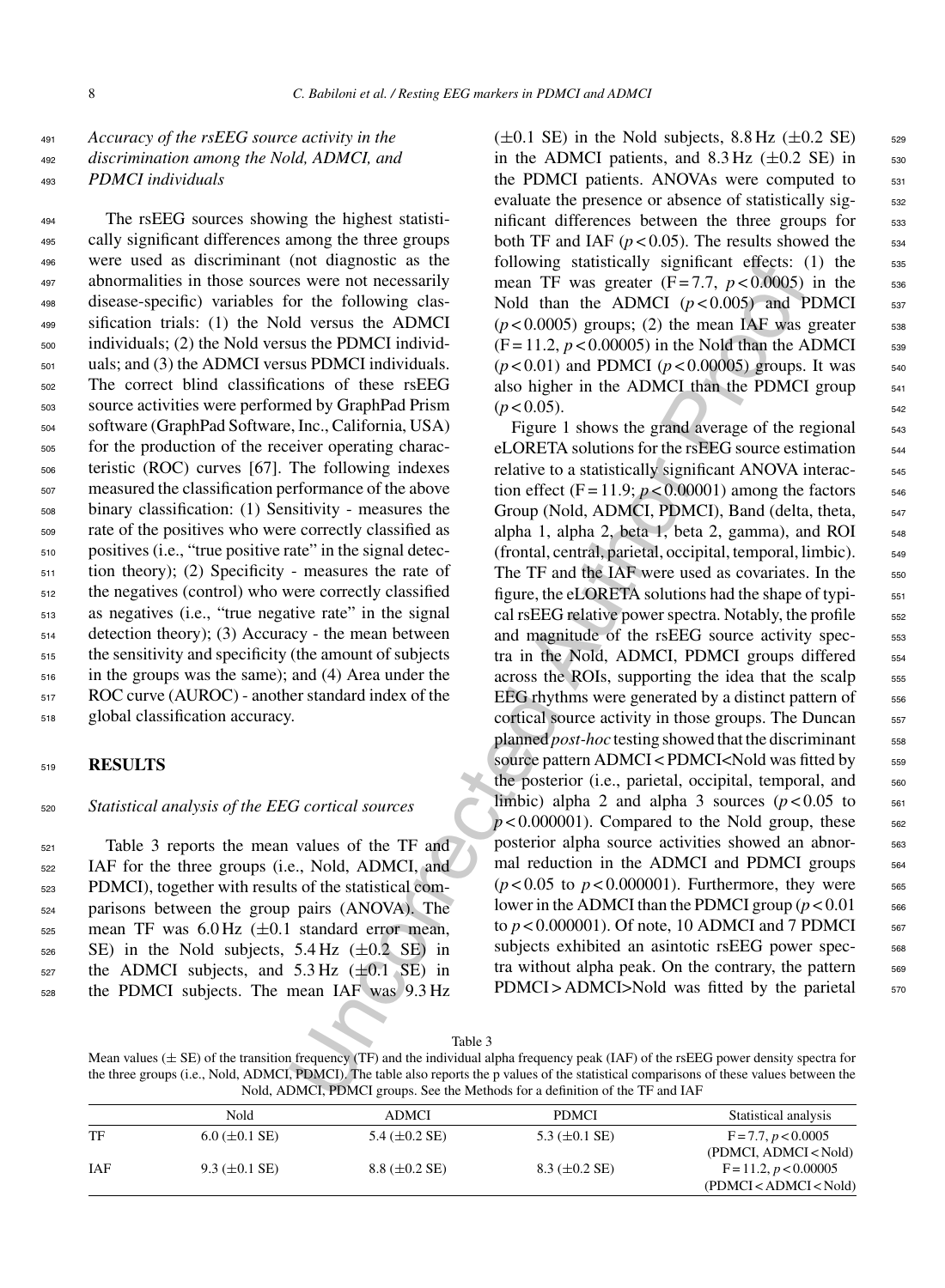Table 4 Results of the classification among Nold, ADMCI, and PDMCI individuals based on the rsEEG source activities. These source activities were those showing statistically significant differences among the three groups in the main statistical analysis (i.e., Nold, ADMCI, PDMCI). The classification rate is computed by the analysis of the area under the receiver operating characteristic (AUROC) curve. The table the classification indexes (Sensitivity, Specificity, Accuracy) for all the rsEEG source activities having a value higher than 0.70 in the AUROC curves. Highlighted in red type are the best classification results for each rsEEG source of interest

| eLORETA source activity                                                                                                                                                                                                                                                            | Sensitivity | Specificity         | Accuracy                                                                                                                                                                                                                                                                                                                                   | <b>AUROC</b> |
|------------------------------------------------------------------------------------------------------------------------------------------------------------------------------------------------------------------------------------------------------------------------------------|-------------|---------------------|--------------------------------------------------------------------------------------------------------------------------------------------------------------------------------------------------------------------------------------------------------------------------------------------------------------------------------------------|--------------|
| Nold versus ADMCI                                                                                                                                                                                                                                                                  |             |                     |                                                                                                                                                                                                                                                                                                                                            |              |
| Parietal alpha 2                                                                                                                                                                                                                                                                   | 73.3%       | 65.3%               | 69.3%                                                                                                                                                                                                                                                                                                                                      | 0.75         |
| Occipital alpha 2                                                                                                                                                                                                                                                                  | 72.0%       | 68.0%               | 70.0%                                                                                                                                                                                                                                                                                                                                      | 0.77         |
| Limbic alpha 2                                                                                                                                                                                                                                                                     | 77.3%       | 69.3%               | 73.3%                                                                                                                                                                                                                                                                                                                                      | 0.74         |
| Parietal alpha 3                                                                                                                                                                                                                                                                   | 72.0%       | 66.7%               | 69.3%                                                                                                                                                                                                                                                                                                                                      | 0.74         |
| Occipital alpha 3                                                                                                                                                                                                                                                                  | 80.0%       | 58.7%               | 69.3%                                                                                                                                                                                                                                                                                                                                      | 0.74         |
| Limbic alpha 3                                                                                                                                                                                                                                                                     | 73.3%       | 66.7%               | 70.0%                                                                                                                                                                                                                                                                                                                                      | 0.72         |
| Parietal delta/alpha2                                                                                                                                                                                                                                                              | $70.7\%$    | 74.7%               | 72.7%                                                                                                                                                                                                                                                                                                                                      | 0.79         |
| Parietal delta/alpha 3                                                                                                                                                                                                                                                             | 69.3%       | 69.3%               | 69.3%                                                                                                                                                                                                                                                                                                                                      | 0.77         |
| Nold versus PDMCI                                                                                                                                                                                                                                                                  |             |                     |                                                                                                                                                                                                                                                                                                                                            |              |
| Parietal delta                                                                                                                                                                                                                                                                     | 73.3%       | 68.0%               | 70.7%                                                                                                                                                                                                                                                                                                                                      | 0.76         |
| Parietal delta/alpha2                                                                                                                                                                                                                                                              | 77.3%       | 68.0%               | 72.7%                                                                                                                                                                                                                                                                                                                                      | 0.75         |
| Parietal delta/alpha 3                                                                                                                                                                                                                                                             | 72.0%       | 73.3%               | 72.7%                                                                                                                                                                                                                                                                                                                                      | 0.77         |
| delta sources ( $p < 0.05$ to $p < 0.005$ ). Compared to<br>the Nold group, the parietal delta source activities<br>pointed to an abnormal increment in the ADMCI and<br>PDMCI groups ( $p < 0.05$ to $p < 0.005$ ). Furthermore,<br>they were greater in the PDMCI than the ADMCI |             |                     | activity of the parietal alpha 2 ( $r = 0.24$ , $p < 0.0005$ ),<br>occipital alpha 2 ( $r = 0.30$ , $p < 0.000005$ ), temporal<br>alpha 2 ( $r = 0.17$ , $p < 0.01$ ), limbic alpha 2 ( $r = 0.23$ ,<br>$p < 0.001$ ), the parietal alpha 3 ( $r = 0.28$ , $p < 0.00001$ ),<br>occipital alpha 3 ( $r = 0.32$ , $p < 0.000001$ ), temporal |              |
| group ( $p < 0.05$ ).                                                                                                                                                                                                                                                              |             |                     | alpha 3 ( $r = 0.19$ , $p < 0.005$ ), limbic alpha 3 ( $r = 0.26$ ,                                                                                                                                                                                                                                                                        |              |
| A control statistical analysis (Grubbs' test,                                                                                                                                                                                                                                      |             | $p < 0.0001$ ).     |                                                                                                                                                                                                                                                                                                                                            |              |
| $p$ < 0.005) was performed to verify that the inter-                                                                                                                                                                                                                               |             |                     |                                                                                                                                                                                                                                                                                                                                            |              |
| group differences in the above nine rsEEG source                                                                                                                                                                                                                                   |             |                     |                                                                                                                                                                                                                                                                                                                                            |              |
| activities (i.e., parietal delta; parietal, occipital,                                                                                                                                                                                                                             |             |                     | Classification among Nold, ADMCI, and PDMCI                                                                                                                                                                                                                                                                                                |              |
|                                                                                                                                                                                                                                                                                    |             |                     | individuals based on rsEEG source activity                                                                                                                                                                                                                                                                                                 |              |
| temporal, and limbic alpha 2; parietal, occipital, tem-                                                                                                                                                                                                                            |             |                     |                                                                                                                                                                                                                                                                                                                                            |              |
| poral, and limbic alpha 3) were not merely due to the                                                                                                                                                                                                                              |             |                     | As a second analysis on the clinical relevance of                                                                                                                                                                                                                                                                                          |              |
| presence of some outliers in the individual eLORETA                                                                                                                                                                                                                                |             |                     | the main results, the above nine rsEEG source activ-                                                                                                                                                                                                                                                                                       |              |
| solutions. No outlier was detected (see Fig. 2),                                                                                                                                                                                                                                   |             |                     | ities (i.e., parietal delta; parietal, occipital, temporal,                                                                                                                                                                                                                                                                                |              |
| thus confirming the results of the main statistical                                                                                                                                                                                                                                |             |                     |                                                                                                                                                                                                                                                                                                                                            |              |
| analysis.                                                                                                                                                                                                                                                                          |             |                     | and limbic alpha 2; parietal, occipital, temporal, and                                                                                                                                                                                                                                                                                     |              |
|                                                                                                                                                                                                                                                                                    |             |                     | limbic alpha 3) served as discriminant input vari-                                                                                                                                                                                                                                                                                         |              |
|                                                                                                                                                                                                                                                                                    |             |                     | ables for the computation of the AUROC curves.                                                                                                                                                                                                                                                                                             |              |
| Correlation between the rsEEG source activity                                                                                                                                                                                                                                      |             |                     | These AUROC curves aimed at indexing the clas-                                                                                                                                                                                                                                                                                             |              |
| and MMSE                                                                                                                                                                                                                                                                           |             |                     | sification accuracy in the discrimination among the                                                                                                                                                                                                                                                                                        |              |
|                                                                                                                                                                                                                                                                                    |             |                     | Nold, ADMCI, and PDMCI individuals. Additional                                                                                                                                                                                                                                                                                             |              |
|                                                                                                                                                                                                                                                                                    |             |                     |                                                                                                                                                                                                                                                                                                                                            |              |
| As a first analysis on the clinical relevance of the                                                                                                                                                                                                                               |             |                     | discriminant variables were obtained by computing                                                                                                                                                                                                                                                                                          |              |
| main results, Spearman test evaluated the correlation                                                                                                                                                                                                                              |             |                     | the ratio between (1) the parietal delta and alpha 2                                                                                                                                                                                                                                                                                       |              |
| between the above nine rsEEG source activities (i.e.,                                                                                                                                                                                                                              |             |                     | source activity and (2) the parietal delta and alpha 3                                                                                                                                                                                                                                                                                     |              |
| parietal delta; parietal, occipital, temporal, and limbic                                                                                                                                                                                                                          |             |                     | source activity. The results were reported in detail in                                                                                                                                                                                                                                                                                    |              |
| alpha 2; parietal, occipital, temporal, and limbic alpha                                                                                                                                                                                                                           |             | Table 4 and Fig. 4. |                                                                                                                                                                                                                                                                                                                                            |              |
| 3) and the MMSE score across all Nold, ADMCI,                                                                                                                                                                                                                                      |             |                     | Regarding the classification of the Nold versus                                                                                                                                                                                                                                                                                            |              |
|                                                                                                                                                                                                                                                                                    |             |                     |                                                                                                                                                                                                                                                                                                                                            |              |
| and PDMCI individuals as a whole group $(p < 0.05)$ .                                                                                                                                                                                                                              |             |                     | ADMCI subjects, the following 8 rsEEG markers                                                                                                                                                                                                                                                                                              |              |
| A statistically significant negative correlation was                                                                                                                                                                                                                               |             |                     | overcome the threshold of 0.7 of the AUROC curve,                                                                                                                                                                                                                                                                                          |              |

 $_{571}$  delta sources ( $p < 0.05$  to  $p < 0.005$ ). Compared to the Nold group, the parietal delta source activities pointed to an abnormal increment in the ADMCI and 574 PDMCI groups ( $p < 0.05$  to  $p < 0.005$ ). Furthermore, they were greater in the PDMCI than the ADMCI group ( $p < 0.05$ ).

 A control statistical analysis (Grubbs' test,  $p < 0.005$ ) was performed to verify that the inter- group differences in the above nine rsEEG source activities (i.e., parietal delta; parietal, occipital, temporal, and limbic alpha 2; parietal, occipital, tem- poral, and limbic alpha 3) were not merely due to the presence of some outliers in the individual eLORETA solutions. No outlier was detected (see Fig. 2), thus confirming the results of the main statistical analysis.

# <sup>587</sup> *Correlation between the rsEEG source activity* <sup>588</sup> *and MMSE*

 As a first analysis on the clinical relevance of the main results, Spearman test evaluated the correlation between the above nine rsEEG source activities (i.e., parietal delta; parietal, occipital, temporal, and limbic alpha 2; parietal, occipital, temporal, and limbic alpha 3) and the MMSE score across all Nold, ADMCI,  $_{595}$  and PDMCI individuals as a whole group ( $p < 0.05$ ). A statistically significant negative correlation was found between the activity of the parietal delta source 598 and the MMSE score  $(r = -0.18, p < 0.005;$  Fig. 3). The higher the parietal delta source activity, the lower the MMSE score. Furthermore, a statistically sig-nificant positive correlation was found between the

activity of the parietal alpha 2  $(r=0.24, p<0.0005)$ , 602 occipital alpha 2  $(r = 0.30, p < 0.000005)$ , temporal 603 alpha 2 ( $r = 0.17$ ,  $p < 0.01$ ), limbic alpha 2 ( $r = 0.23$ , 604  $p < 0.001$ ), the parietal alpha 3 ( $r = 0.28$ ,  $p < 0.00001$ ), 605 occipital alpha 3 ( $r = 0.32$ ,  $p < 0.000001$ ), temporal 606 alpha 3 ( $r = 0.19$ ,  $p < 0.005$ ), limbic alpha 3 ( $r = 0.26$ , 607  $p < 0.0001$ ).

# *Classification among Nold, ADMCI, and PDMCI* 609 *individuals based on rsEEG source activity* 610

As a second analysis on the clinical relevance of  $\qquad \qquad$ <sup>611</sup> the main results, the above nine rsEEG source activ-<br><sup>612</sup> ities (i.e., parietal delta; parietal, occipital, temporal, 613 and limbic alpha 2; parietal, occipital, temporal, and  $614$ limbic alpha 3) served as discriminant input vari- <sup>615</sup> ables for the computation of the AUROC curves. 616 These AUROC curves aimed at indexing the clas- $617$ sification accuracy in the discrimination among the  $618$ Nold, ADMCI, and PDMCI individuals. Additional 619 discriminant variables were obtained by computing 620 the ratio between (1) the parietal delta and alpha 2  $\epsilon_{21}$ source activity and (2) the parietal delta and alpha  $3$  622 source activity. The results were reported in detail in  $623$ Table 4 and Fig. 4.  $624$ 

Regarding the classification of the Nold versus  $625$ ADMCI subjects, the following 8 rsEEG markers  $626$ overcome the threshold of  $0.7$  of the AUROC curve,  $627$ defined as a "moderate" classification rate (Table 4): 628 parietal alpha 2, occipital alpha 2, limbic alpha 2,  $\qquad$  629 parietal alpha 3, occipital alpha 3, limbic alpha 3, pari- 630 etal delta/alpha 2, and parietal delta/alpha 3 source 631 activities. Among these rsEEG markers, the parietal 632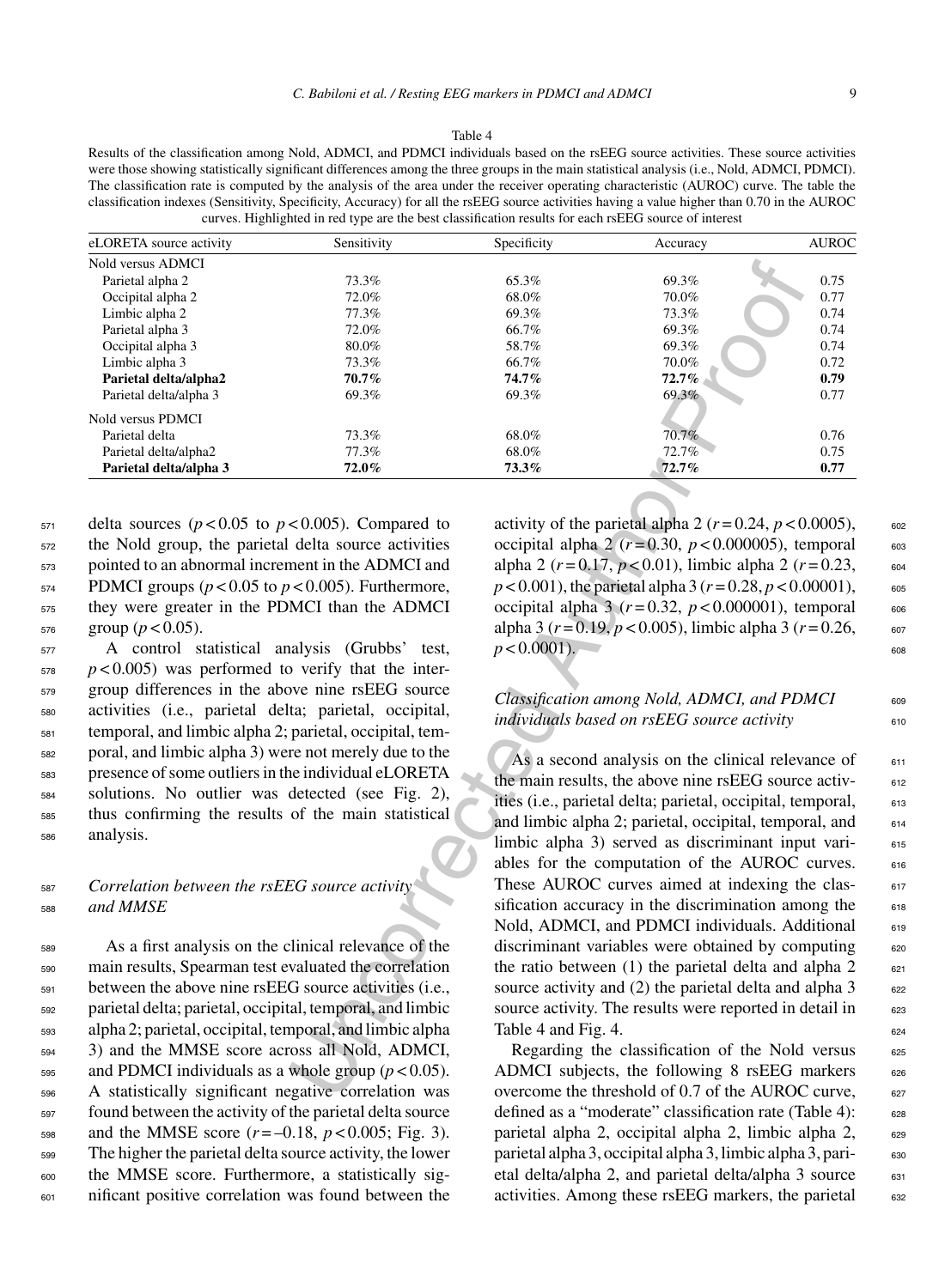

Fig. 2. Individual values of the eLORETA cortical source activity showing statistically significant ( $p < 0.05$ ) differences between the Nold, ADMCI, and PDMCI groups in the main statistical analysis (i.e., parietal delta; parietal, occipital, temporal and limbic alpha2 and alpha 3 sources; see Fig. 1 for the specific rsEEG source activities showing statistical significant results). Noteworthy, the Grubbs' test showed no outliers from those individual values of the eLORETA solutions (arbitrary threshold of  $p < 0.0001$ ).

 delta/alpha 2 source activity reached the following best classification rate (Fig. 4 top): a sensitivity of  $\frac{635}{1000}$  70.7%, a specificity of 74.7%, an accuracy of 72.7%, and 0.79 of the AUROC curve.

 Concerning the classification of the Nold versus PDMCI subjects, the following 3 rsEEG markers overcome the threshold of 0.7 of the AUROC curve (Table 4): parietal delta, parietal delta/alpha 2, and parietal delta/alpha 3 source activities. Among these rsEEG markers, the parietal delta/alpha 3 eLORETA source activities reached the following best classifi-<sup>644</sup> cation rate (Fig. 4 bottom): the sensitivity of 72%, the 645 specificity of 73.3%, the accuracy of 72.7%, and 0.77 of the AUROC curve.

 Unfortunately, these rsEEG markers did not pro- $_{648}$  duce a substantial classification accuracy ( $>0.7$  of the AUROC curve) between the ADMCI and PDMCI subjects.

#### <sup>651</sup> *Control analysis*

 As previously reported, we defined the frequency bands from delta to alpha on an individual basis using the TF and IAF as landmarks. This determina- tion of the individual frequency bands allowed taking into account the fact that the mean IAF was slower in frequency: (i) in the current ADMCI (8.8 Hz) and PDMCI (8.3 Hz) groups than the Nold (9.3 Hz) group and (ii) in the PDMCI than the ADMCI group. The impact of this methodological option was tested with a control analysis aimed at eval- uating the difference of the rsEEG source activity (eLORETA solutions) among the Nold, ADMCI, and

**Example 2.1** and the North Authoris and the specified and the specified of the specified of the specific states activity showing suitarisation ( $p \in \mathbb{R}$ ). Althor AUTA control and the specified of the specified of the PDMCI groups using standard fixed frequency bands. 664 The procedure is reported in the following. Firstly,  $\frac{665}{665}$ we selected the standard fixed frequency bands in 666 line with previous field studies of our research  $667$ group [14, 32–35], namely delta  $(2-4 Hz)$ , theta 668 (4–8 Hz), alpha1 (8.5–10 Hz), alpha2 (10.5–13 Hz), <sup>669</sup> beta1 (13.5–20 Hz), beta2 (20–30 Hz), and gamma  $670$  $(30-40 \text{ Hz})$ . Secondly, eLORETA solutions using the  $671$ following fixed frequency bands were computed. 672 Thirdly, an ANOVA was computed using the regional  $673$ normalized eLORETA solutions as a dependent variable  $(p<0.05)$ . The ANOVA factors were Group 675 (Nold, ADMCI, PDMCI), Band (delta, theta, alpha 676 1, alpha 2, alpha 3, beta 1, beta 2, and gamma),  $677$ and ROI (frontal, central, parietal, occipital, tempo- 678 ral, and limbic). Results of this analysis are reported  $679$ in Fig. 5 illustrating a statistically significant ANOVA  $_{680}$ interaction effect among the factors Group, Band, 681 and ROI  $(F = 9.1; p < 0.00001)$ . The Duncan planned 682 *post-hoc* testing showed that the discriminant source 683 pattern ADMCI<PDMCI<Nold was fitted by the 684 parietal and limbic alpha 2 sources  $(p < 0.0005)$ . Furthermore, these sources were lower in the ADMCI 686 than the PDMCI group  $(p < 0.01)$ . Moreover, compared to the Nold and ADMCI groups, the PDMCI 688 group was characterized by an abnormal increase 689 of the parietal theta sources  $(p < 0.02)$ . Keeping in 690 mind that the PDMCI group was characterized by a  $\frac{691}{691}$ more apparent slowing of the IAF compared to the 692 Nold and ADMCI groups  $(p<0.01)$ , a reasonable 693 explanation is that the above abnormal increase of 694 the theta sources in the PDMCI group was due to 695 the frequency slowing of the alpha rhythms. When  $\frac{696}{696}$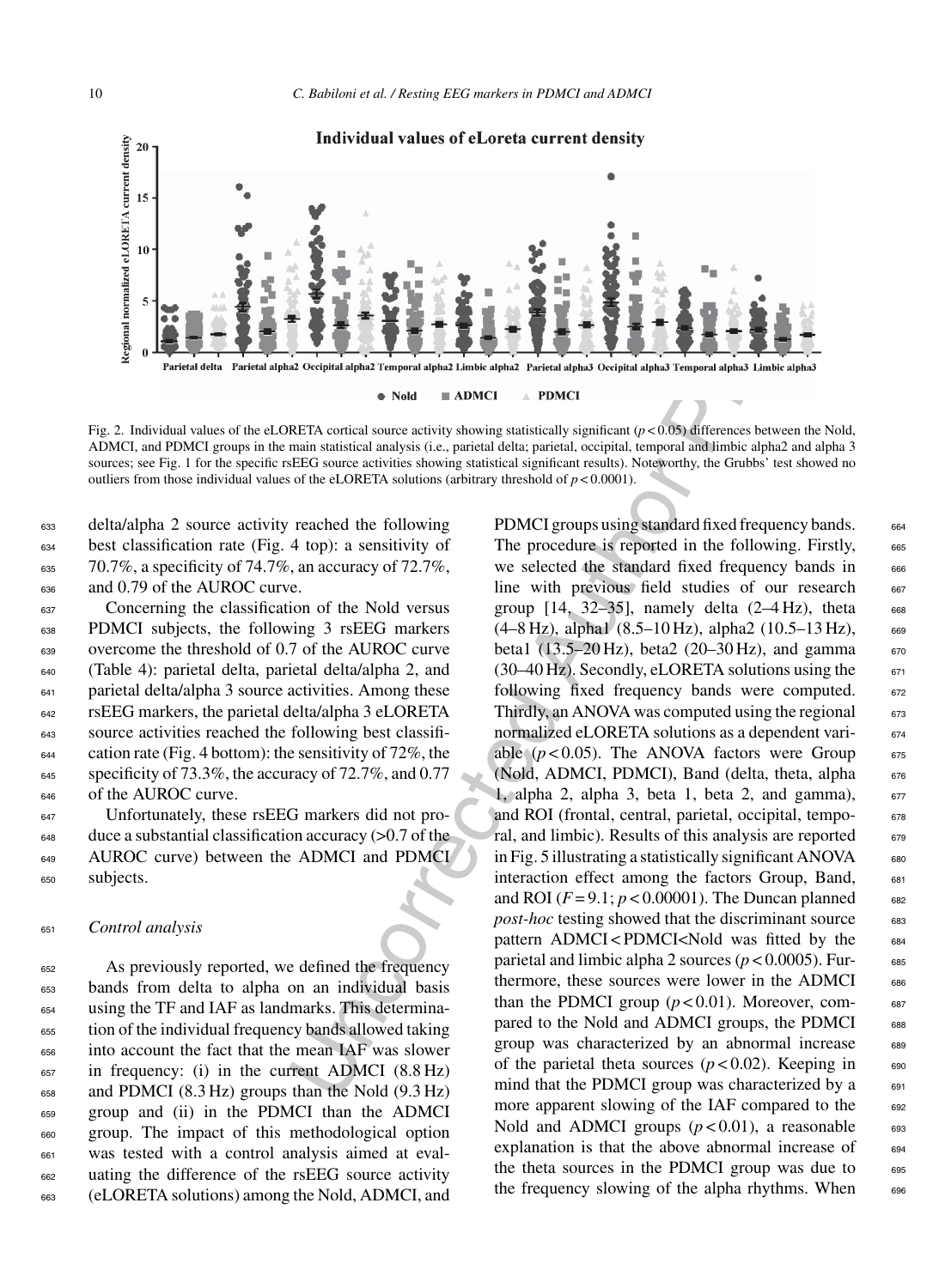

#### **SCATTERPLOT BETWEEN eLORETA SOURCE ACTIVITY VS. MMSE SCORE ACROSS ALL SUBJECTS**

Fig. 3. Scatterplots showing the correlation between (eLORETA) source activity of the rsEEG rhythms and the MMSE score in the Nold, ADMCI, and PDMCI subjects as a whole group. The Spearman test evaluated the hypothesis of a correlation these rsEEG and MMSE variables ( $p < 0.05$ ). The  $r$  and  $p$  values are reported within the diagram.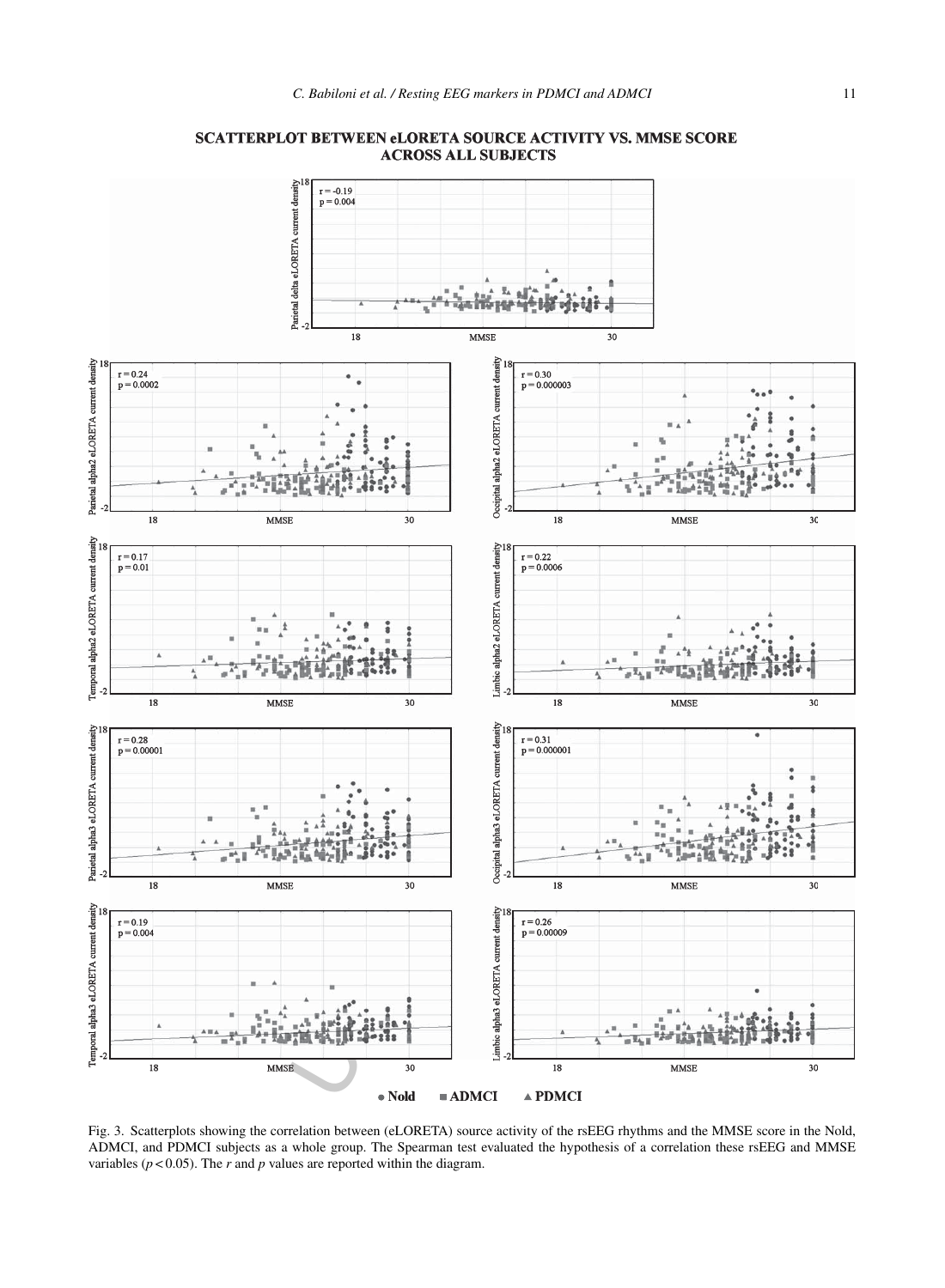

Fig. 4. (Top): Receiver operating characteristic (ROC) curves illustrating the classification of the ADMCI and Nold individuals based on the parietal delta/alpha 2 (eLORETA) source activity. The area under the ROC (AUROC) curve was 0.79 indicating a moderate classification accuracy of the ADMCI and Nold individuals. (Bottom): ROC curves illustrating the classification of the PDMCI and Nold individuals based on the parietal delta/alpha 3 (eLORETA) source activity. The AUROC curve was 0.77 indicating a moderate classification accuracy of the PDMCI and Nold individuals. Of note, the true positive rate shows the probability of the correct classification of the MCI subjects (sensitivity), whereas the false positive rate indicates the probability of the incorrect classification of the Nold individuals (1-specificity).

this slowing was taken into account by the individual  $\frac{697}{697}$ frequency bands (see the main data analysis of this 698 study), the ADMCI group did not show the abnormal  $\qquad$  699 increase of the theta sources. The results of the present  $700$ control analysis lead support to the use of individual frequency bands in the comparison of the rs $EEG$   $702$ sources between the present PDMCI and ADMCI 703 groups. 704

#### **DISCUSSION** 705

sources between the present PDMCI and A<br>groups.<br>
DISCUSSION<br>
This retrospective and exploratory study on a<br>data preliminarity tested the hypothesis of<br>
neEEG source mapping would unveil different<br>
and frequency features o This retrospective and exploratory study on archive  $\qquad$  706 data preliminarily tested the hypothesis that the 707 rsEEG source mapping would unveil different spatial  $\frac{708}{708}$ and frequency features of the cortical neural synchronization in two major neurodegenerative dementing  $<sub>710</sub>$ </sub> disorders at the prodromal stage of MCI such as  $711$ ADMCI and PDMCI. To evaluate this exploratory  $712$ hypothesis, we compared cortical rsEEG sources in  $\frac{713}{212}$ two groups of ADMCI and PDMCI patients matched $_{714}$ for cognitive status (MMSE score) and demographic  $\frac{715}{715}$ variables. Furthermore, a group of Nold subjects  $716$ served as a control group. An assumption is that  $717$ diverse abnormalities in the rsEEG sources at the 718 group level would unveil different clinical neurophys-<br> iological mechanisms in the two groups of patients. 720 As a methodological advancement, we defined the  $\frac{721}{721}$ frequency bands from delta to alpha on an individual basis using the  $TF$  and  $IAF$  as landmarks  $\frac{723}{25}$ (see Methods for further details). The individual  $TF$   $_{724}$ allowed marking the transition between the theta and  $\frac{725}{25}$ alpha bands in the individual rsEEG source spectra  $\frac{726}{20}$ while IAF did define the transition between the lowand high-frequency sub-bands of the alpha rhythms  $\frac{728}{2}$ [56–59]. This determination of the individual frequency bands allowed taking into account the fact  $\frac{730}{2}$ that on average, the IAF was slower in frequency:  $(i)$  731 in the current ADMCI  $(8.8 \text{ Hz})$  and PDMCI  $(8.3 \text{ Hz})$   $\frac{}{732}$ groups than the Nold  $(9.3 \text{ Hz})$  group and (ii) in the  $\frac{733}{2}$ PDMCI than the ADMCI group. In this case, the use  $\frac{734}{734}$ of the standard alpha 1  $(8-10/10.5 \text{ Hz})$  and alpha 2  $\frac{735}{2}$  $(10-12/13 \text{ Hz})$  sub-bands would have produced dif- $\frac{736}{4}$ ferences in the source activity between the ADMCI 737 and PDMCI groups merely due to the slowing of the  $\frac{738}{2}$ IAF in the latter group. Of note, the low-frequency  $\frac{739}{2}$ alpha (alpha 1 and alpha 2) rhythms would be mainly  $\frac{740}{7}$ related to a subject's global attentional readiness,  $741$ whereas the high-frequency alpha (alpha 3) rhythms  $_{742}$ would reflect the oscillation of specific neural systems for the elaboration of sensorimotor or semantic  $_{744}$ information  $[57-59]$ .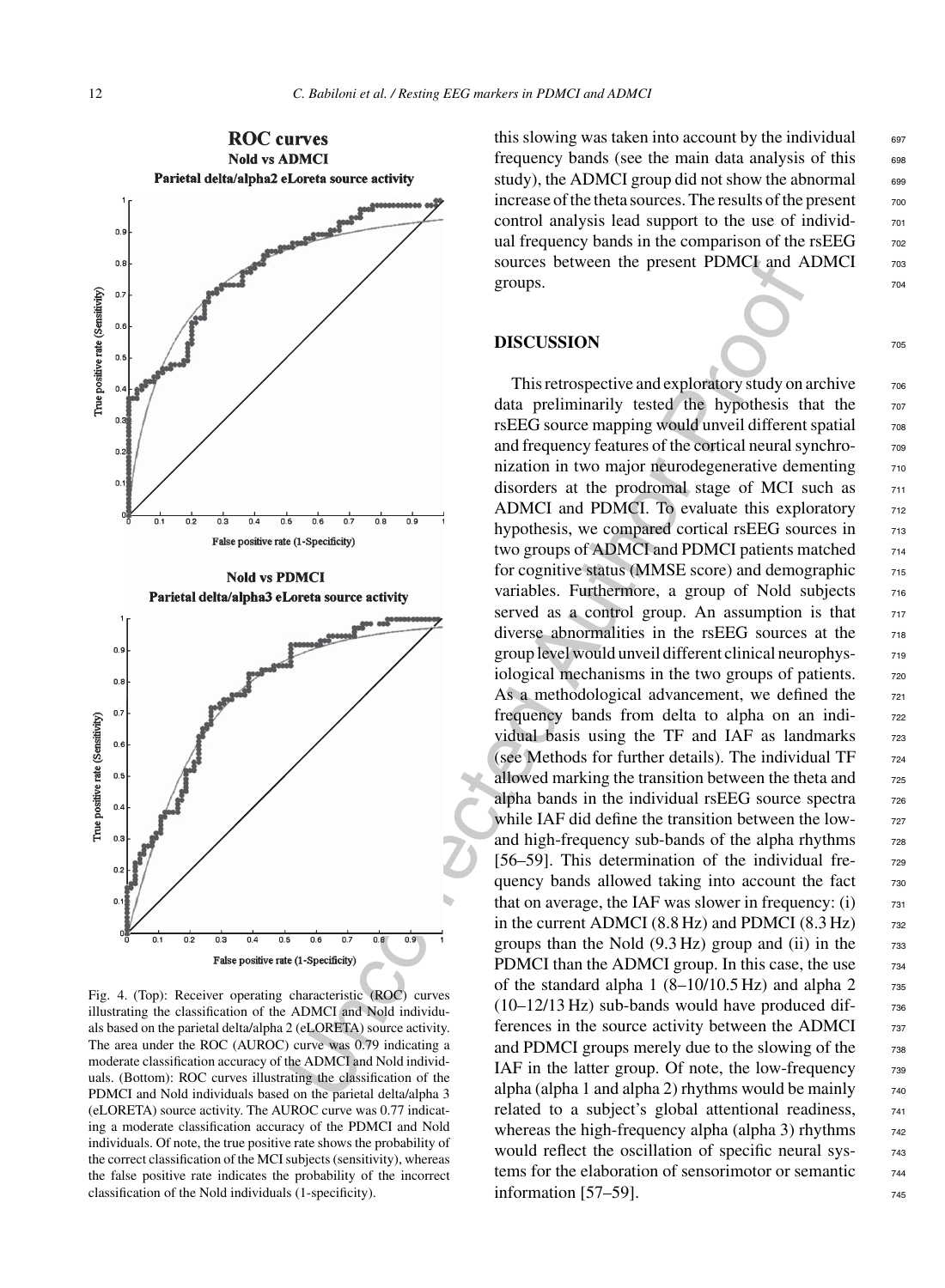

Fig. 5. Regional normalized eLORETA solutions (mean across subjects) of the rsEEG rhythms relative to a statistical 3-way ANOVA interaction between the factors Group (Nold, ADMCI, PDMCI), Band (delta, theta, alpha 1, alpha 2, alpha 3, beta 1, beta 2 and gamma), and ROI (central, frontal, parietal, occipital, temporal, limbic). The following standard fixed frequency bands were considered: delta (2–4 Hz), theta (4–8 Hz), alpha1 (8.5–10 Hz), alpha2 (10.5–13 Hz), beta1 (13.5–20 Hz), beta2 (20–30 Hz), and gamma (30–40 Hz). This ANOVA design used the regional normalized eLORETA solutions as a dependent variable. Legend: the rectangles indicate the cortical regions and frequency bands in which the eLORETA solutions presented statistically significant eLORETA patterns (Duncan *post hoc* test, *p* < 0.05) as in the following: Nold  $\neq$  ADMCI  $\neq$  PDMCI; Nold, ADMCI  $\neq$  PDMCI.

# <sup>746</sup> *The rsEEG markers showing differences between* <sup>747</sup> *the Nold, ADMCI, and PDMCI groups*

 Compared with the Nold group, the posterior (pari- etal, occipital, temporal and limbic) source activity of the individual low-frequency alpha (i.e., alpha 2) and high-frequency alpha (i.e., alpha 3) rhythms was abnormally lower in both the ADMCI and PDMCI groups. As a novel finding, this source activity was lower in the ADMCI group than the PDMCI group. In the same vein, the parietal delta source activity showed an interesting difference among those groups. About the Nold group, the ADMCI and PDMCI groups exhibited an abnormally higher activity in those sources. As another novel finding, this source activity was greater in the PDMCI group than the ADMCI group. Noteworthy, a clinically relevant evi- dence was that these source activities exhibited a correlation with the MMSE score (roughly reflect- ing global cognitive status) across all Nold, ADMCI, and PDMCI subjects as a whole population.

<sup>766</sup> The present results extend to source space and <sup>767</sup> individually-determined frequency bands previous

EEG evidence reported in groups of ADD and PDD  $_{768}$ patients  $[15, 16, 20, 68-72]$ . It has been shown a  $769$ greater power in the posterior delta and theta rsEEG  $\frac{770}{770}$ rhythms in groups of PDD patients when compared  $\frac{771}{771}$ with those of ADD individuals  $[29, 73]$ . This effect  $\frac{772}{772}$ was also described as an occipital "pre-alpha" peak  $\frac{773}{773}$ in the rsEEG power spectrum [20]. Furthermore, previous EEG and MEG findings reported a greater 775 power in the delta and theta rhythms and a lower  $\frac{776}{60}$ alpha and beta power in groups of PDD than those  $\frac{777}{277}$ of non-demented PD patients  $[15, 16, 74]$ . However,  $778$ an increment of the delta and theta power was found  $779$ in PD patients with no dementia as well, so that these  $\frac{780}{100}$ rsEEG features could be partially unspecific in the 781 explanation of the cognitive decline along the disease evolution  $[35, 75]$ . Finally, the present findings  $\frac{783}{2}$ complement those of Bonanni and colleagues [19]  $\frac{784}{784}$ unveiling more fluctuation in the occipital delta and  $\frac{785}{60}$ theta rhythms in PDD patients than the ADD individuals, even at the MCI stage  $[71]$ .

What are the neurophysiological mechanisms 788 underlying these rsEEG abnormalities in the groups  $\frac{788}{789}$ of ADMCI and PDMCI patients? It can be speculated  $\frac{790}{790}$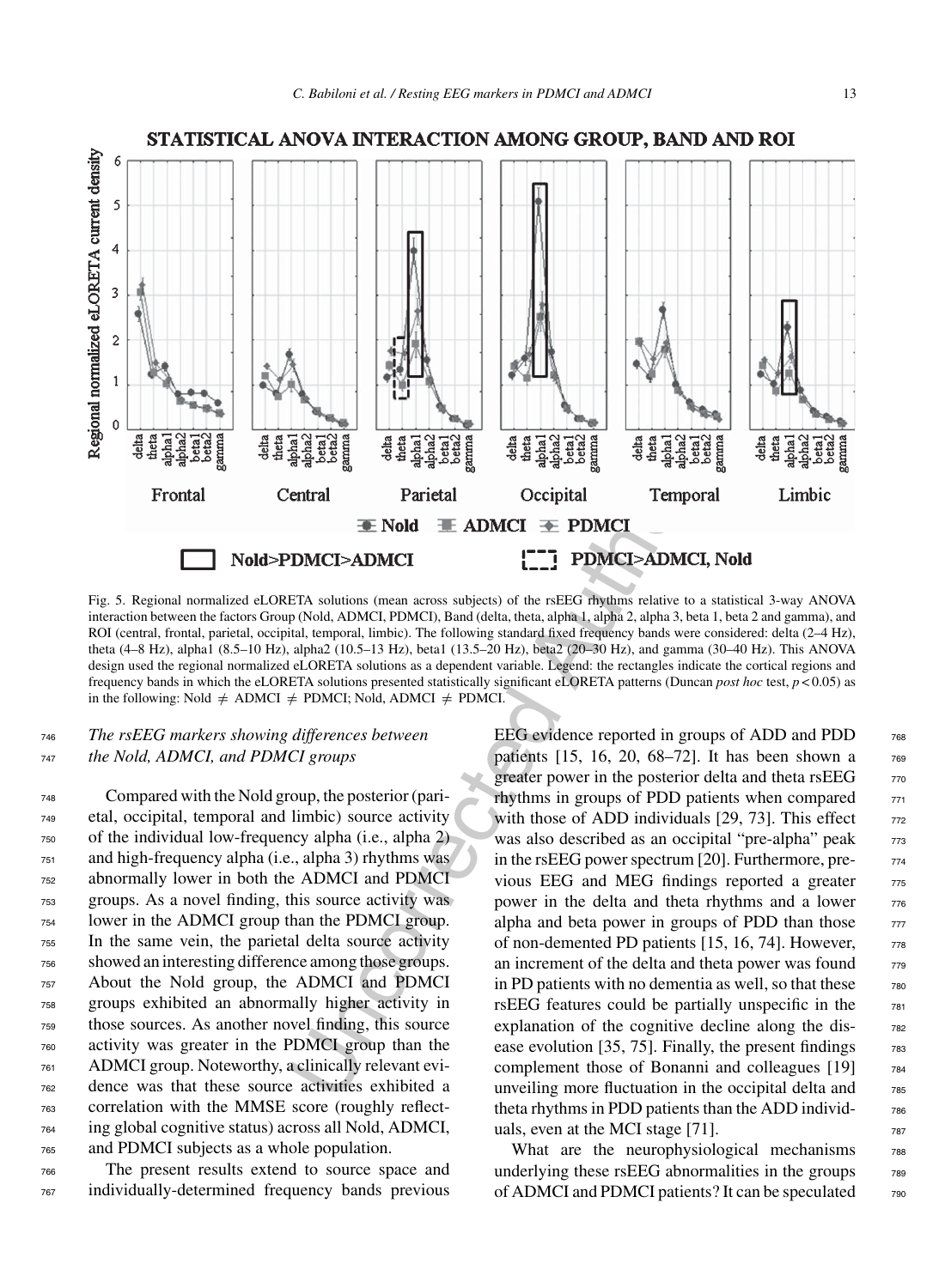that in the quiet wakefulness, the abnormal increase in magnitude of cortical delta rhythms is caused by an altered interaction between cortical pyramidal and thalamic neural populations, which could induce a dysfunctional connectivity and partial isolation of cortical generators of these rhythms [58, 76, 77]. The relationship between such a functional isolation and the increase of delta rhythms in AD patients would be suggested by a concomitant reduction of regional cortical blood perfusion and metabolism [78–86], as 801 well as the atrophy of the cortical gray matter and the hippocampus [34, 87, 88]. Keeping in mind the above data and considerations, the present findings in the delta cortical sources would suggest a frontal and parietal localization of these abnormalities in the early stages of both AD and PD with cognitive deficits.

<sup>808</sup> Concerning the present patients' abnormalities in 809 the posterior alpha sources, we can speculate that they 810 reflect an alteration of a complex neurophysiological 811 network regulating the cortical arousal, the genera-812 tion of alpha rhythms, and the vigilance in the quiet <sup>813</sup> wakefulness [89–91]. In physiological conditions, 814 this network controls the interplay of thalamocortical 815 high-threshold and relay-mode neurons, GABAergic 816 interneurons, and cortical pyramidal cells [89–91]. 817 The main role of that network may be the produc-818 tion of cycles of excitation and inhibition around 819 70–100 ms in thalamic and cortical neurons [89–91]. 820 During the active processing of sensorimotor infor-821 mation, these cycles might frame perceptual events in <sup>822</sup> discrete snapshots and would ensure the selectivity <sup>823</sup> of that processing [89–91]. According to that neu-<sup>824</sup> rophysiological model, the prominent occipital and <sup>825</sup> parietal localization of the alpha abnormalities in the 826 present ADMCI and PDMCI subjects would predict 827 an alteration of visuospatial attentional processes, <sup>828</sup> may be related to altered inputs from cholinergic <sup>829</sup> basal forebrain to the visual cortex

# <sup>830</sup> *The rsEEG markers showing accurate* <sup>831</sup> *classifications between Nold versus ADMCI and* <sup>832</sup> *PDMCI individuals*

<sup>833</sup> Another clinically relevant evidence of the present <sup>834</sup> study was the moderate classification accuracy of 835 the individual patients with MCI based on rsEEG 836 sources. Here we reported an accuracy (e.g., AUROC <sup>837</sup> curve) of 79% in the classification of the Nold 838 versus the ADMCI individuals, based on the ratio 839 between the parietal delta and alpha 2 source activ-<sup>840</sup> ity. Furthermore, the ratio between the parietal delta

and alpha 3 source activity allowed an accuracy of  $841$ 77% in the classification of the Nold versus the 842 PDMCI individuals. Concerning the classification of  $_{843}$ Nold versus ADD and PDD individuals, the present  $844$ discrimination with  $77-79\%$  of success was intermediate when compared with previous field studies 846 classifying Nold versus ADD and PDD individuals. 847 The discrimination of Nold versus ADD individuals  $_{848}$ was  $94-45\%$ , that of ADMCI versus ADD individuals was  $92-78\%$ , and the conversion from ADMCI  $850$ to ADD status showed  $87-60\%$  of accuracy  $[13,$  851 92–102]. The discrimination of Nold versus PDD  $852$ individuals was  $90-95\%$  [102, 103].

Interdeton and solation and<br>
in AD partietts would<br>
The discrimination of Nold versus ADD indi-<br>
int reduction of The discrimination of Nold versus ADD indi-<br>
int reduction of The discrimination of Nold versus ADD indi-<br> In the present study, the classification accuracy  $854$ was not substantial between the ADMCI and PDMCI 855 patients. At the present stage of the research, we  $856$ can only conclude that the present topographical 857 rsEEG markers are able to capture some differ-<br>sse ences at the group level in specific frequency pattern  $859$ between ADMCI and PDMCI. Instead, the picture 860 is more complex about the individual level of the  $861$ analysis. These topographical rsEEG markers are  $862$ able to detect neurophysiological abnormalities in 863 ADMCI and PDMCI individuals when contrasted to  $864$ Nold subjects. However, these abnormalities were 865 not so different at the individual level to discrimi-<br>see nate across the individuals of the two pathological  $867$ groups. A tentative explanation of this failure is the  $868$ relatively high variance of the present rsEEG vari-<br>see ables in the ADMCI and PDMCI patients, possibly 870 related to some common neuropathological and clinical features in the two neurodegenerative disorders 872 [52]. Regarding the neuropathology factor, not only  $873$ PDMCI but also ADMCI patients may suffer from 874 some depletion of cerebral tegmental dopamine while  $875$ individuals of both diseases may show a loss of basal 876 forebrain cholinergic cells and  $\overrightarrow{AB}$  neuritic plaques  $877$ [104]. Noteworthy, an elevated deposition of  $\mathbf{A}\boldsymbol{\beta}$  proteins in the brain was correlated with indexes of 879 cognitive impairment in PD patients  $[105]$ . In the  $880$ same line, clusters of ADMCI and PDMCI patients 881 can share some progressive impairment of clinical 882 variables such as visuospatial construction, visual 883 conceptual reasoning, visual hallucination, and speed  $884$ of processing [52, 106], possibly related to an abnormal brain cholinergic connectivity  $[107-110]$ .

#### *Methodological remarks* 887

In the interpretation of the present findings, the  $\frac{888}{100}$ following methodological limitations should be considered. and the set of the set of the set of the set of the set of the set of the set of the set of the set of the set of the set of the set of the set of the set of the set of the set of the set of the set of the set of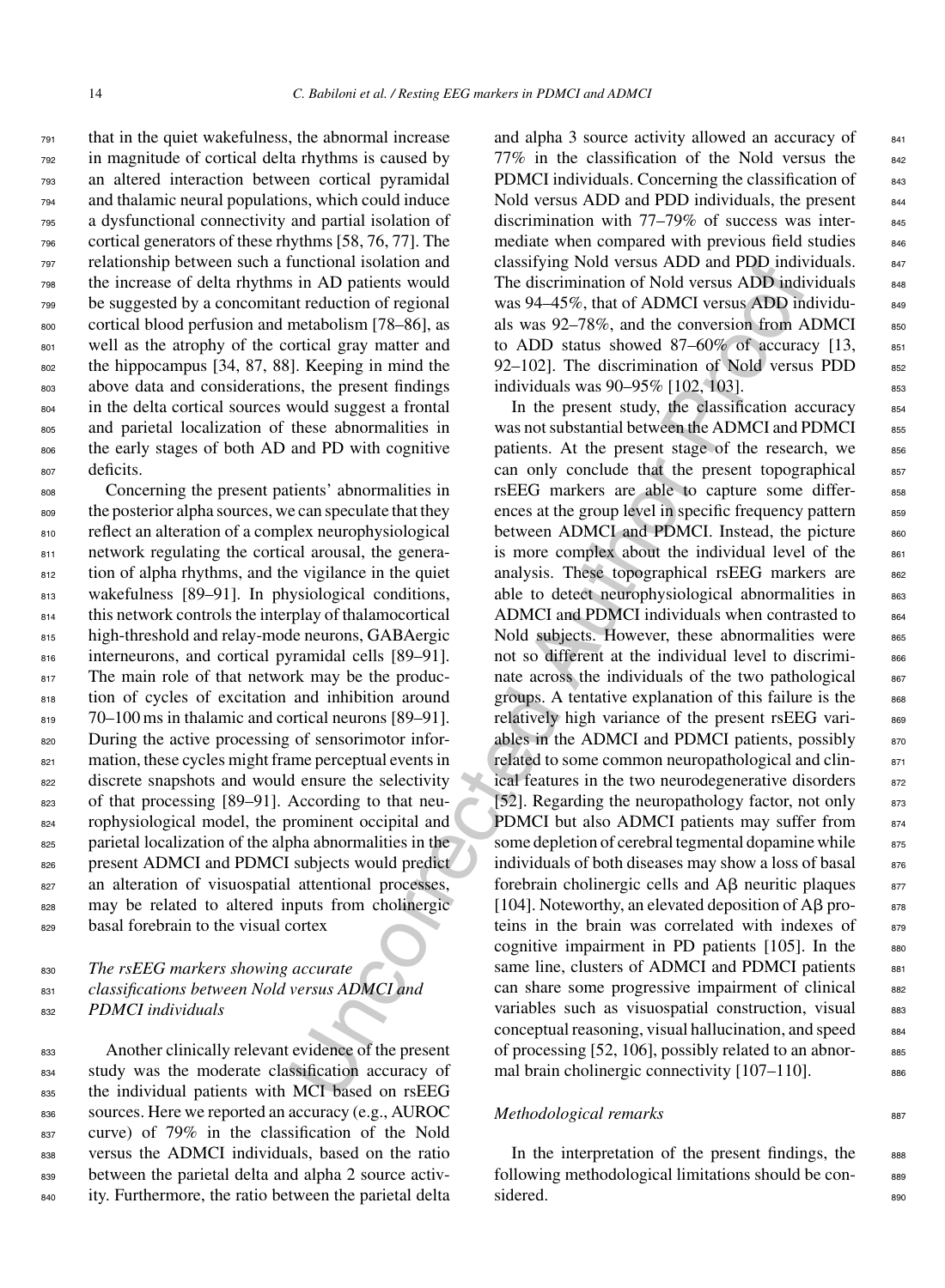First, the relatively small number of the patients in the ADMCI and PDMCI groups ( $N = 75$ ) did not per- mit their stratification based on the pharmacological regimens (e.g., cholinergic, dopaminergic, serotonin- ergic), the severity of dementia and motor symptoms, and the disease duration.

897 Second, the data were collected in all clinical units without a single experimental protocol. As a result, some interesting biomarkers, clinical measurements, and neuropsychological scores were not available in all subjects, e.g., APOE genotyping, DAT scan, and ADAS-Cog as a measurement of the global cog- nitive status. Indeed, the only measurement of the global cognitive status common to all subjects was the MMSE score and the evaluation of functioning in the daily life activities. The MMSE measurement is widely used for the assessment of the global cognitive functions in elderly subjects, with special attention to the area of memory. However, it may be not equally sensitive to global cognitive deficits in all neurode-911 generative dementing disorders.

 Third, the cognitive deficits of the current PDMCI 913 group were more heterogeneous than those of the ADMCI group were. Indeed, all present ADMCI patients showed the amnesic deficit, while the MCI status of the current PDMCI patients was related to 917 amnesic or non-amnesic deficits. Keeping in mind these differences, the results of the present study motivate a future research on extended populations of 920 ADMCI and PDMCI patients allowing a stratification 921 of the patients in the statistical design based on a fine manipulation of the clinical and neuropsychological features.

<sup>924</sup> Fourth, the subjects were not given the identical <sup>925</sup> instructions in all clinical units, and the experimenters <sup>926</sup> did not receive the same qualification training to set 927 the environmental conditions for the rsEEG record-<sup>928</sup> ing. However, we think that these aspects were minor 929 sources of variance as they are very standard in the 930 practice of the expert clinical units of the E-DLB and 931 PDWAIVE Consortia.

<sup>932</sup> Fifth, the lack of groups of patients with de-novo <sup>933</sup> (i.e., no anti-dementia pharmacological therapy) MCI 934 due to AD and PD prevented a better understand-935 ing of the earlier relationships among cortical rsEEG <sup>936</sup> rhythms, motor, and cognitive functions.

 Sixth, the rsEEG data were recorded from different hardware systems and various recording parame- ters (i.e., frequency sampling, antialiasing passband, and reference electrode) in the clinical units. To 941 mitigate these potential sources of variability, we 942 performed the following steps of a centralized and well-standardized procedure of data analysis: (i) a 943 common antialiasing bandpass filtering and down- <sup>944</sup> sampling to 128 Hz; (ii) a re-referencing of all rsEEG  $_{945}$ data to the common average reference; (iii) and a  $_{946}$ normalization of the eLORETA rsEEG sources to 947 removing the effects of the local amplifier gain and 948 electrode resistance.

Seventh, it should be remarked that cognitive 950 abnormalities may appear at different stages in the 951 progression of the AD and PD. The status of MCI 952 could occur at an earlier stage in the AD than the 953 PD (in the PD patients, it typically occurs several 954 years after the manifestation of the characterizing 955 motor symptoms). Unfortunately, the clinical outcome of the two groups is not available for most 957 of the ADMCI and PDMCI patients of this spon- <sup>958</sup> taneous, retrospective multicentric study. Therefore, 959 while most of the ADMCI patients are supposed to 960 develop dementing disorders over time, less clear 961 is the clinical/behavioral outcome in the present 962 PDMCI patients. Keeping in mind this limitation, the 963 results of the present study motivate a future research <sub>964</sub> on populations of ADMCI and PDMCI patients followed over time to address that issue.

#### $Conclusions$ <sub>967</sub>

created naticipateal exerction ensattanes<br>
electron and protocol. As a result, Severuth, it should be remarked that co<br>
eliptrical measurements, abnormalities may appear at different stages<br>
eliptrical measurements, and co This retrospective and exploratory study on archive 968 data evaluated the preliminary hypothesis that cor-<br>969 tical sources of rsEEG rhythms would characterize 970 peculiar neurophysiological mechanisms of brain 971 arousal in ADMCI and PDMCI patients with a 972 main focus on the group level. To test the hypoth-<br>973 esis, the cortical rsEEG rhythms were analyzed 974 in groups of ADMCI, PDMCI, and Nold sub-<br>975 jects carefully matched as for age, gender, and 976 education. The MMSE score was also matched 977 between the two groups of the patients. Compared  $978$ to the Nold group, all patients' groups exhibited a 979 slower IAF, especially the PDMCI group. Further-<br>980 more, all patients' groups showed lower posterior 981 alpha 2 and alpha 3 source activities, especially 982 the ADD group. Finally, they showed higher pari-<br>983 etal delta source activities, especially the PDD 984 group. As a possible sign of clinical relevance, 985 these rsEEG markers correlated with the MMSE 986 score (i.e., global cognitive status) and allowed moderate classification accuracies (about 0-77-0.79%) 988 between the Nold versus diseased individuals with 989 ADMCI and PDMCI. These rsEEG markers were 990 not able to discriminate the ADMCI versus PDMCI 991 individuals.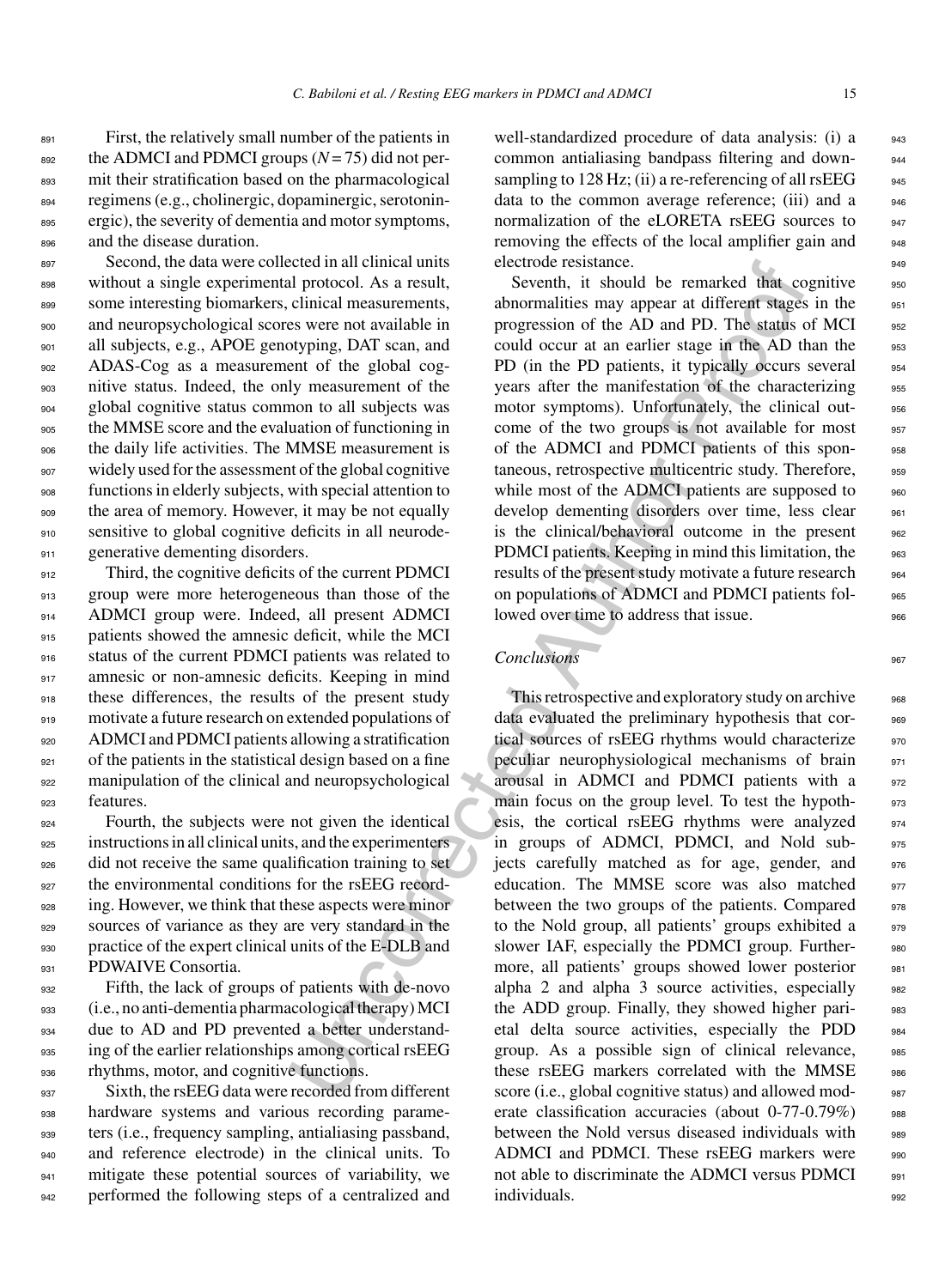STRIS can be observed at Constraints on the same of particle (19) And the Uncorrected Author Space Constraints of the term is the constraints of the same of the same of the same of the same of the same of the same of the These preliminary results suggest that ADMCI and 994 PDMCI patients might be characterized by different spatial and frequency features of the rsEEG sources at the group level, possibly reflecting cortical neu- ral synchronization underpinning brain arousal in quiet wakefulness. The abnormalities of these neu- ral synchronization mechanisms can be observed at the individual level in those ADMCI and PDMCI patients even if the information lacks specificity for the disease. This limitation does not preclude the possible use of those EEG biomarkers in the clin- ical practice as a reliable differential diagnosis of MCI due to AD and PD can be done by the clinical phenotype (e.g., an early onset of the cognitive over motor deficits would indicate AD and vice versa). Most importantly, the information of the neurophys- iological abnormality at individual level might be of clinical interest for the monitoring of the disease over time. The preliminary results of this study moti- vate future prospective, multi-center studies using a detailed evaluation of the patients' cognitive status, harmonized EEG hardware systems, and unique data collection protocols. The aim of those studies will be to cross-validate and extend the present results as well as support the following main predictions. Firstly, cortical sources of the rsEEG rhythms would reflect different abnormalities of the core neurophysiolog- ical mechanisms underlying brain arousal in quiet wakefulness and low vigilance in groups of ADMCI and PDMCI patients. Secondly, the mentioned rsEEG markers would be clinically useful in the disease staging of those patients (even if not for differen- tial diagnostic purposes), monitoring over time, and drug discovery. Diagnosis of MCI due to AD or PD being equal, a patient with abnormal rsEEG mark- ers would reflect abnormalities in the brain arousal in quiet wakefulness and be a candidate to a quick progression of the disease and a critical clinical management.

# <sup>1032</sup> **ACKNOWLEDGMENTS**

 The present study was developed based on the data of the informal European Consortium PDWAVES. The members and institutional affiliations of the Consortium are reported in the cover page of this manuscript. The activities for this study of Dr. Clau- dio Babiloni, Claudio Del Percio, and Roberta Lizio were performed in the framework of the project "GRIDCORE" (Italian Ministry of Health, Finalized Research program, prot. RF-2010-2319113).

Authors' disclosures available online [\(http://j-alz.](http://j-alz.com/manuscript-disclosures/16-0883r2) 1042 [com/manuscript-disclosures/16-0883r2\)](http://j-alz.com/manuscript-disclosures/16-0883r2).

# **REFERENCES** <sup>1044</sup>

- [1] Muslimovic D, Post B, Speelman JD, Schmand B (2005) 1045 Cognitive profile of patients with newly diagnosed Parkin- <sup>1046</sup> son disease. *Neurology* **65**, 1239-1245. 1047
- [2] Aarsland D, Litvan I, Salmon D, Galasko D, Wentzel- <sup>1048</sup> Larsen T, Larsen JP (2003) Performance on the dementia 1049 rating scale in Parkinson's disease with dementia and 1050 dementia with Lewy bodies: Comparison with progres- <sup>1051</sup> sive supranuclear palsy and Alzheimer's disease. *J Neurol* 1052 *Neurosurg Psychiatry* **74**, 1215-1220. 1053
- [3] Hughes TA, Ross HF, Musa S, Bhattacherjee S, Nathan 1054 RN, Mindham RH, Spokes EG (2000) A 10-year study 1055 of the incidence of and factors predicting dementia in <sup>1056</sup> Parkinson's disease. *Neurology* **54**, 1596-1602. <sup>1057</sup>
- [4] Levy G, Tang MX, Cote LJ, Louis ED, Alfaro B, Mejia 1058 H, Stern Y, Marder K (2000) Motor impairment in PD: 1059 Relationship to incident dementia and age. *Neurology* **55**, <sup>1060</sup> 539-544. <sup>1061</sup>
- [5] Buter TC, van den HA, Matthews FE, Larsen JP, Brayne <sup>1062</sup> C, Aarsland D (2008) Dementia and survival in Parkinson 1063 disease: A 12-year population study. *Neurology* **70**, 1017- <sup>1064</sup> 1022. 1065
- [6] Bhat S, Acharya UR, Dadmehr N, Adeli H (2015) Clinical 1066 neurophysiological and automated EEG-based diagnosis 1067 of the Alzheimer's disease. *Eur Neurol* **74**, 202-210. <sup>1068</sup>
- [7] Dubois B, Feldman HH, Jacova C, Hampel H, Molinuevo 1069 JL, Blennow K, DeKosky ST, Gauthier S, Selkoe D, Bate- <sup>1070</sup> man R, Cappa S, Crutch S, Engelborghs S, Frisoni GB, 1071 Fox NC, Galasko D, Habert MO, Jicha GA, Nordberg A, 1072 Pasquier F, Rabinovici G, Robert P, Rowe C, Salloway S, 1073 Sarazin M, Epelbaum S, de Souza LC, Vellas B, Visser PJ, 1074 Schneider L, Stern Y, Scheltens P, Cummings JL (2014) 1075 Advancing research diagnostic criteria for Alzheimer's 1076 disease: The IWG-2 criteria. *Lancet Neurol* **13**, 614-629. <sup>1077</sup>
- $[8]$  Karantzoulis S, Galvin JE (2013) Update on dementia with  $1078$ Lewy bodies. *Curr Transl Geriatr Exp Gerontol Rep* 2, 1079 196-204. 1080
- [9] Giaquinto S, Nolfe G (1986) The EEG in the normal 1081 elderly: A contribution to the interpretation of aging and 1082 dementia. *Electroencephalogr Clin Neurophysiol* **63**, 540- <sup>1083</sup>  $546.$  1084
- [10] Breslau J, Starr A, Sicotte N, Higa J, Buchsbaum MS 1085 (1989) Topographic EEG changes with normal aging and <sup>1086</sup> SDAT. *Electroencephalogr Clin Neurophysiol* **72**, 281- <sup>1087</sup> 289. 1088
- [11] Briel RC, McKeith IG, Barker WA, Hewitt Y, Perry RH, 1089 Ince PG, Fairbairn AF (1999) EEG findings in demen- <sup>1090</sup> tia with Lewy bodies and Alzheimer's disease. *J Neurol* 1091 *Neurosurg Psychiatry* **66**, 401-403. <sup>1092</sup>
- [12] Dierks T, Jelic V, Pascual-Marqui RD, Wahlund LO, Julin 1093 P, Linden DEJ, Maurer K, Winblad B, Nordberg A (2000) 1094 Spatial pattern of cerebral glucose metabolism (PET) correlates with localization of intracerebral EEG-generators 1096 in Alzheimer's disease. *Clin Neurophysiol* **111**, 1817- <sup>1097</sup> 1824. 1098
- [13] Jelic V, Johansson SE, Almkvist O, Shigeta M, Julin 1099 P, Nordberg A, Winblad B, Wahlund LO (2000) 1100 Quantitative electroencephalography in mild cognitive <sup>1101</sup> impairment: Longitudinal changes and possible prediction 1102 of Alzheimer's disease. *Neurobiol Aging* **21**, 533-540. <sup>1103</sup>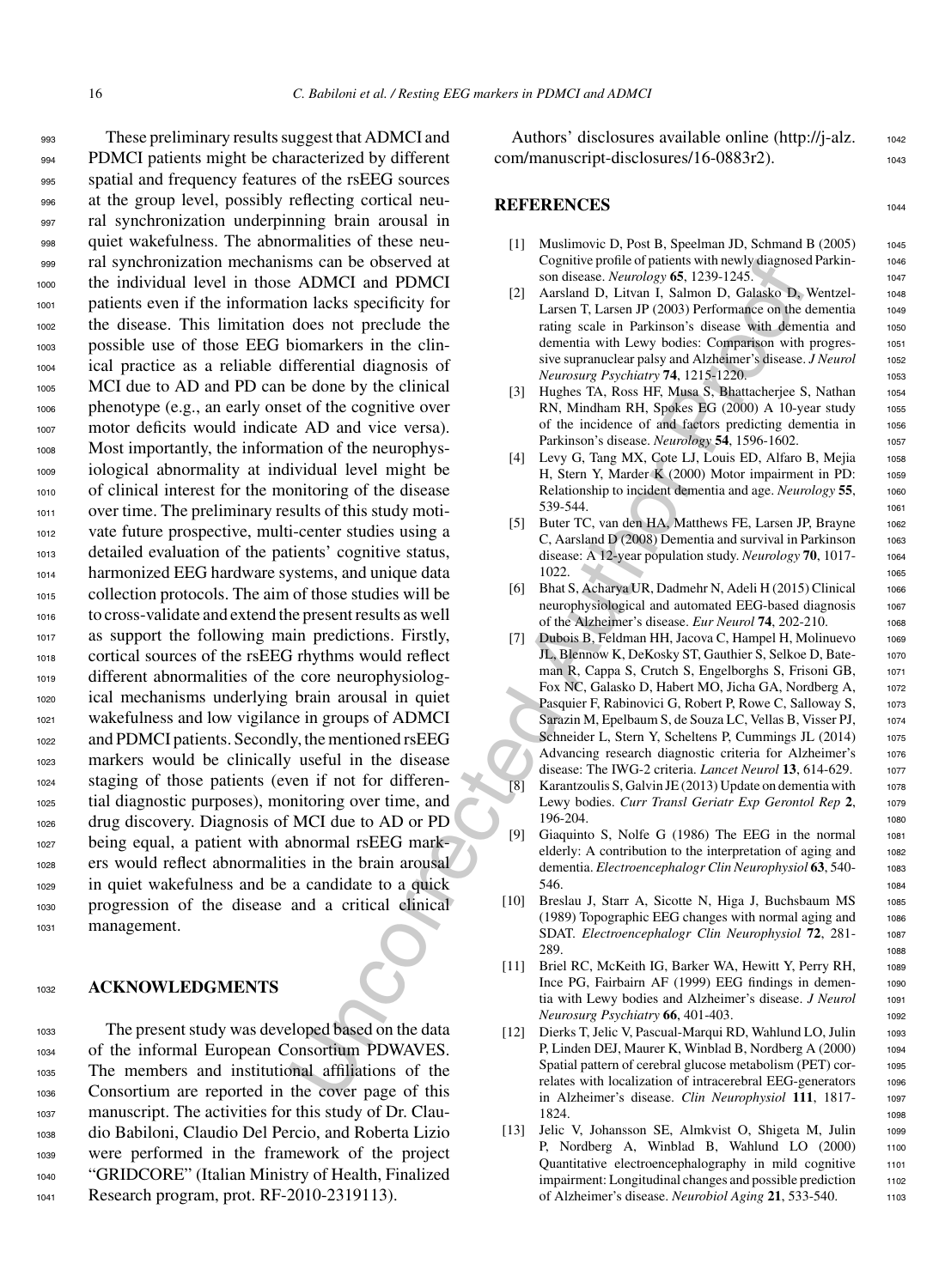- <sup>1104</sup> [14] Babiloni C, Binetti G, Cassetta E, Dal Forno G, Del Per-<sup>1105</sup> cio C, Ferreri F, Ferri R, Frisoni G, Hirata K, Lanuzza B, <sup>1106</sup> Miniussi C, Moretti DV, Nobili F, Rodriguez G, Romani <sup>1107</sup> GL, Salinari S, Rossini PM (2006) Sources of cortical <sup>1108</sup> rhythms change as a function of cognitive impairment in <sup>1109</sup> pathological aging: A multi-centric study.*Clin Neurophys-*<sup>1110</sup> *iol* **117**, 252-268.
- <sup>1111</sup> [15] Neufeld MY, Blumen S, Aitkin I, Parmet Y, Korczyn AD <sup>1112</sup> (1994) EEG frequency analysis in demented and nonde-<sup>1113</sup> mented parkinsonian patients. *Dementia* **5**, 23-28.
- 1114 [16] Soikkeli R, Partanen J, Soininen H, Pääkkönen A, <sup>1115</sup> Riekkinen P Sr (1991) Slowing of EEG in Parkin-<sup>1116</sup> son's disease. *Electroencephalogr Clin Neurophysiol* **79**, 1117 159-165.
- <sup>1118</sup> [17] Neufeld MY, Inzelberg R, Korczyn AD (1988) EEG in <sup>1119</sup> demented and non-demented parkinsonian patients. *Acta* <sup>1120</sup> *Neurol Scand* **78**, 1-5.
- 1121 [18] Fünfgeld EW (1995) Computerised brain electrical <sup>1122</sup> activity findings of parkinson patients suffering from <sup>1123</sup> hyperkinetic side effects (hypersensitive dopamine syn-<sup>1124</sup> drome) and a review of possible sources. *J Neural Transm* <sup>1125</sup> *Suppl* **46**, 351-365.
- <sup>1126</sup> [19] Bonanni L, Thomas A, Tiraboschi P, Perfetti B, Varanese <sup>1127</sup> S, Onofrj M (2008) EEG comparisons in early Alzheimer's <sup>1128</sup> disease, dementia with Lewy bodies and Parkinson's dis-<sup>1129</sup> ease with dementia patients with a 2-year follow-up. *Brain* <sup>1130</sup> **131**, 690-705.
- <sup>1131</sup> [20] Serizawa K, Kamei S, Morita A, Hara M, Mizutani T, <sup>1132</sup> Yoshihashi H, Yamaguchi M, Takeshita J, Hirayanagi K <sup>1133</sup> (2008) Comparison of quantitative EEGs between Parkin-<sup>1134</sup> son disease and age-adjusted normal controls. *J Clin* <sup>1135</sup> *Neurophysiol* **25**, 361-366.
- <sup>1136</sup> [21] Kamei S, Morita A, Serizawa K, Mizutani T, Hirayanagi <sup>1137</sup> K (2010) Quantitative EEG analysis of executive dys-<sup>1138</sup> function in Parkinson disease. *J Clin Neurophysiol* **27**, 1139 193-197.
- <sup>1140</sup> [22] Pugnetti L, Baglio F, Farina E, Alberoni M, Calabrese <sup>1141</sup> E, Gambini A, Di Bella E, Garegnani M, Deleonardis L, <sup>1142</sup> Nemni R (2010) EEG evidence of posterior cortical dis-<sup>1143</sup> connection in PD and related dementias. *Int J Neurosci* <sup>1144</sup> **120**, 88-98.
- <sup>1145</sup> [23] Fogelson N, Kogan E, Korczyn AD, Giladi N, Shabtai <sup>1146</sup> H, Neufeld MY (2003) Effects of rivastigmine on the <sup>1147</sup> quantitative EEG in demented Parkinsonian patients. *Acta* <sup>1148</sup> *Neurol Scand* **107**, 252-255.
- <sup>1149</sup> [24] Zimmermann R, Gschwandtner U, Hatz F, Schindler C, <sup>1150</sup> Bousleiman H, Ahmed S, Hardmeier M, Meyer A, Cal-<sup>1151</sup> abrese P, Fuhr P (2015) Correlation of EEG slowing <sup>1152</sup> with cognitive domains in nondemented patients with <sup>1153</sup> Parkinson's disease. *Dement Geriatr Cogn Disord* **39**, <sup>1154</sup> 207-214.
- <sup>1155</sup> [25] Caviness JN, Hentz JG, Evidente VG, Driver-Dunckley E, <sup>1156</sup> Samanta J, Mahant P, Connor DJ, Sabbagh MN, Shill HA, <sup>1157</sup> Adler CH (2007) Both early and late cognitive dysfunction <sup>1158</sup> affects the electroencephalogram in Parkinson's disease. <sup>1159</sup> *Parkinsonism Relat Disord* **13**, 348-354.
- <sup>1160</sup> [26] Helkala EL, Laulumaa V, Soikkeli R, Partanen J, Soininen <sup>1161</sup> H, Riekkinen PJ (1991) Slow-wave activity in the spectral <sup>1162</sup> analysis of the electroencephalogram is associated with <sup>1163</sup> cortical dysfunctions in patients with Alzheimer's disease. <sup>1164</sup> *Behav Neurosci* **105**, 409-415.
- <sup>1165</sup> [27] Fonseca LC, Tedrus GM, Carvas PN, Machado EC (2013) <sup>1166</sup> Comparison of quantitative EEG between patients with <sup>1167</sup> Alzheimer's disease and those with Parkinson's disease <sup>1168</sup> dementia. *Clin Neurophysiol* **124**, 1970-1974.
- [28] Caviness JN, Lue LF, Hentz JG, Schmitz CT, Adler CH, 1169 Shill HA, Sabbagh MN, Beach TG, Walker DG (2016) 1170 Cortical phosphorylated  $\alpha$ -synuclein levels correlate with  $1171$ brain wave spectra in Parkinson's disease. Mov Disor 31, 1172 1012-1019. <sup>1173</sup>
- [29] Andersson M, Hansson O, Minthon L, Rosén I, Londos E  $1174$  $(2008)$  Electroencephalogram variability in dementia with  $1175$ lewy bodies, Alzheimer's disease and controls. *Dement* 1176 *Geriatr Cogn Disord* **26**, 284-290. <sup>1177</sup>
- [30] Walker MP, Ayre GA, Cummings JL, Wesnes K, McKeith 1178 IG, O'Brien JT, Ballard CG (2000) The clinician assess-<br>1179 ment of fluctuation and the one day fluctuation assessment 1180 scale. Two methods to assess fluctuating confusion in 1181 dementia. *Br J Psychiatry* **177**, 252-256. <sup>1182</sup>
- [31] Walker MP, Ayre GA, Perry EK, Wesnes K, McKeith 1183 IG, Tovee M, Edwardson JA, Ballard CG (2000) Quan- <sup>1184</sup> tification and characterization of fluctuating cognition 1185 in dementia with Lewy bodies and Alzheimer's disease. 1186 *Dement Geriatr Cogn Disord* **11**, 327-335. <sup>1187</sup>
- [32] Babiloni C, Benussi L, Binetti G, Cassetta E, Dal Forno 1188 G, Del Percio C, Ferreri F, Ferri R, Frisoni G, Ghidoni 1189 R, Miniussi C, Rodriguez G, Romani GL, Squitti R, Ven1190 triglia MC, Rossini PM (2006) Apolipoprotein E and alpha 1191 brain rhythms in mild cognitive impairment: A multicen-<br>1192 tric EEG study. *Ann Neurol* **59**, 323-334. <sup>1193</sup>
- [33] Babiloni C, Cassetta E, Dal Forno G, Del Percio C, Ferreri 1194 F, Ferri R, Lanuzza B, Miniussi C, Moretti DV, Nobili F, 1195 Pascual-Marqui RD, Rodriguez G, Romani GL, Salinari S, 1196 Zanetti O, Rossini PM (2006) Donepezil effects on sources 1197 of cortical rhythms in mild Alzheimer's disease: Respon- <sup>1198</sup> ders vs. non-responders. *Neuroimage* **31**, 1650-1665. <sup>1199</sup>
- yes in demonstration and only the same of the core Door 26, 234-290.<br>
Shomen H, Publician A, 130 VMeter WR, Ayer GA, Cummings JI, Westers, Koninn H, Publician A, 150 VMeter MR, Ayer GA, Cummings JI, Westers, Koncorrected [34] Babiloni C, Carducci F, Lizio R, Vecchio F, Baglieri A, <sup>1200</sup> Bernardini S, Cavedo E, Bozzao A, Buttinelli C, Esposito 1201 F, Giubilei F, Guizzaro A, Marino S, Montella P, Quat- <sup>1202</sup> trocchi CC, Redolfi A, Soricelli A, Tedeschi G, Ferri R, <sup>1203</sup> Rossi-Fedele G, Ursini F, Scrascia F, Vernieri F, Peder- <sup>1204</sup> sen TJ, Hardemark HG, Rossini PM, Frisoni GB (2013) 1205 Resting state cortical electroencephalographic rhythms are 1206 related to gray matter volume in subjects with mild cog- <sup>1207</sup> nitive impairment and Alzheimer's disease. *Hum Brain* <sup>1208</sup> *Mapp* **34**, 1427-1446. 1209
	- [35] Babiloni C, De Pandis MF, Vecchio F, Buffo P, Sorpresi F, 1210 Frisoni GB, Rossini PM (2011) Cortical sources of rest- <sup>1211</sup> ing state electroencephalographic rhythms in Parkinson's 1212 disease related dementia and Alzheimer's disease. *Clin* <sup>1213</sup> *Neurophysiol* **122**, 2355-2364. 1214
	- [36] Folstein MF, Folstein SE, McHugh PR (1975) 'Mini Men- <sup>1215</sup> tal State': A practical method for grading the cognitive 1216 state of patients for clinician. *J Psychiatr Res* **12**, 189-198. <sup>1217</sup>
	- [37] Morris JC (1993) The Clinical Dementia Rating (CDR): 1218 Current version and scoring rules. *Neurology* **43**, 2412- <sup>1219</sup> 2414. <sup>1220</sup>
	- [38] Wechsler D (1987) Wechsler Memory Scale—Revised 1221 manual. Psychological Corporation, San Antonio, TX. 1222
	- [39] Brown LM, Schinka JA (2005) Development and initial 1223 validation of a 15-item informant version of the Geriatric 1224 Depression Scale. *Int J Geriatr Psychiatry* **20**, 911-918. <sup>1225</sup>
	- [40] Rosen WG, Terry RD, Fuld PA, Katzman R, Peck A (1980) 1226 Pathological verification of ischemic score in differentia-<br>1227 tion of dementias. *Ann Neurol* **7**, 486-488. <sup>1228</sup>
	- [41] Albert MS, DeKosky ST, Dickson D, Dubois B, Feld- <sup>1229</sup> man HH, Fox NC, Gamst A, Holtzman DM, Jagust WJ, 1230 Petersen RC, Snyder PJ, Carrillo MC, ThiesB, Phelps 1231 CH (2011) The diagnosis of mild cognitive impair- <sup>1232</sup> ment due to Alzheimer's disease: Recommendations from 1233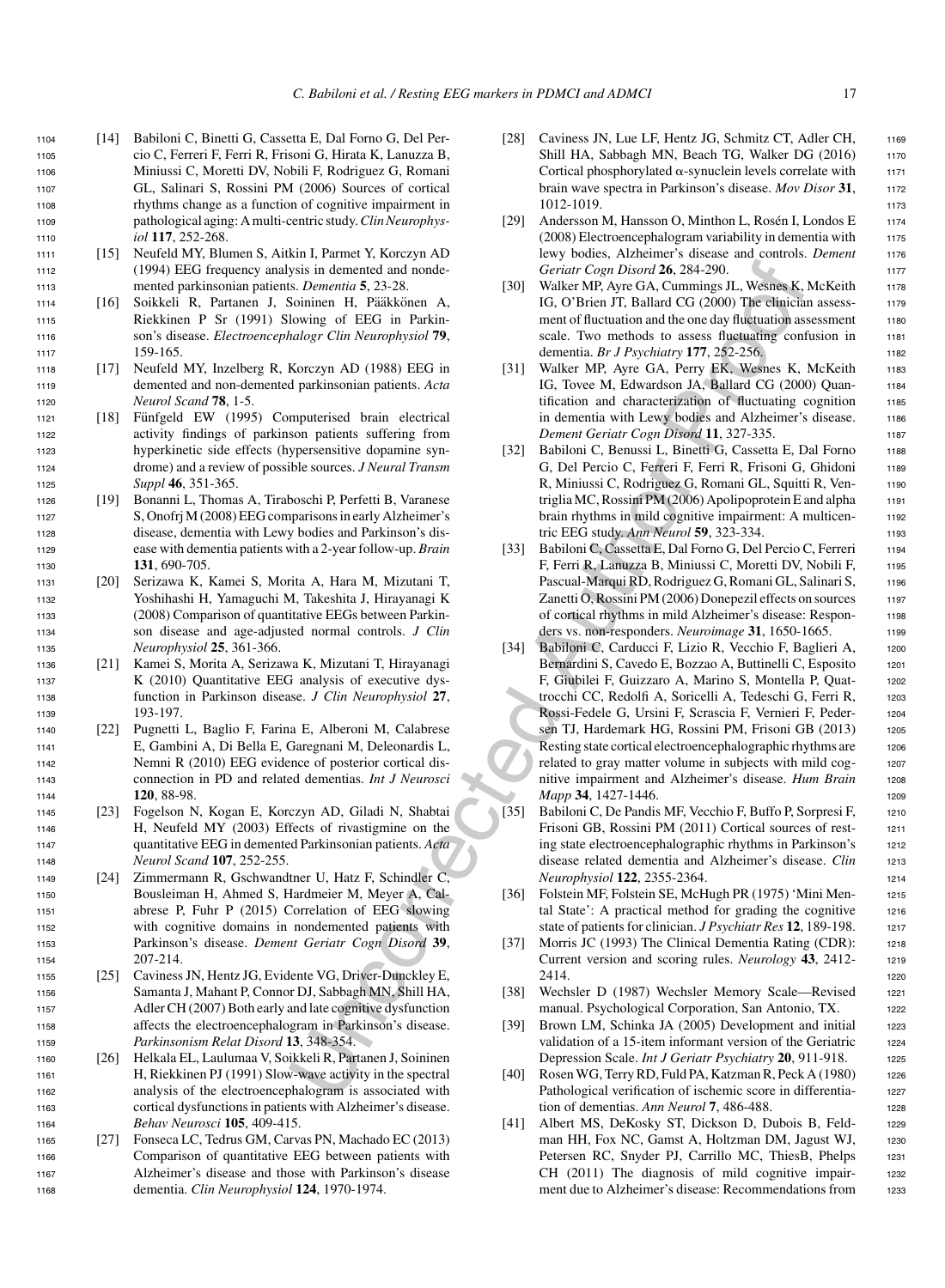<sup>1234</sup> the National Institute on Aging-Alzheimer's Association <sup>1235</sup> workgroups on diagnostic guidelines for Alzheimer's dis-<sup>1236</sup> ease. *Alzheimers Dement* **7**, 270-279.

- <sup>1237</sup> [42] Rey A (1968) *Reattivo della figura complessa*, Organiz-<sup>1238</sup> zazioni Speciali, Firenze.
- <sup>1239</sup> [43] Spinnler H, Tognoni G (1987) Standardizzazione e taratura <sup>1240</sup> Italiana di test neuropsicologici. *Ital J Neurol Sci* **8**, 1-120.
- <sup>1241</sup> [44] Novelli G, Papagno C, Capitani E, Laiacona M, Vallar G, <sup>1242</sup> Cappa SF (1986) Tre test clinici di ricerca e produzione <sup>1243</sup> lessicale. Taratura su soggetti normali. *Arch Psicol Neurol* <sup>1244</sup> *Psichiatr* **47**, 477-506.
- <sup>1245</sup> [45] Reitan RM (1958) Validity of the Trail Making Test as an <sup>1246</sup> indicator of organic brain damage. *Percept Mot Skills* **8**, <sup>1247</sup> 271-276.
- <sup>1248</sup> [46] Gelb DJ, Oliver E, Gilman S (1999) Diagnostic criteria for <sup>1249</sup> Parkinson disease. *Arch Neurol* **56**, 33-39.
- <sup>1250</sup> [47] Hoehn MM, Yahr MD (1967) Parkinsonism: Onset, pro-<sup>1251</sup> gression and mortality. *Neurology* **17**, 427-442.
- <sup>1252</sup> [48] Fahn S, Elton R. Members of the UPDRS Development <sup>1253</sup> Committee (1987), Unified Parkinson's disease rating <sup>1254</sup> scale. In: *Recent Developments in Parkinson's Disease*, <sup>1255</sup> Vol. 2, Fahn S, Marsden CD, Calne DB, Goldstein M, eds. <sup>1256</sup> Macmillan Health Care Information, Florham Park, NJ, <sup>1257</sup> pp. 293-304.
- <sup>1258</sup> [49] Litvan I, Aarsland D, Adler CH, Goldman JG, Kuli-1259 sevsky J, Mollenhauer B, Rodriguez-Oroz MC, Tröster <sup>1260</sup> AI, Weintraub D (2011) MDS Task Force on mild cogni-<sup>1261</sup> tive impairment in Parkinson's disease: Critical review of <sup>1262</sup> PD-MCI. *Mov Disord* **26**, 1814-1824.
- <sup>1263</sup> [50] Geser F, Wenning GK, Poewe W, McKeith I (2005) How <sup>1264</sup> to diagnose dementia with Lewy bodies: State of the art. <sup>1265</sup> *Mov Disord* **20**, S11-S20.
- <sup>1266</sup> [51] McKeith IG, Galasko D, Kosaka K, Perry EK, Dickson <sup>1267</sup> DW, Hansen LA, Salmon DP, Lowe J, Mirra SS, Byrne <sup>1268</sup> EJ, Lennox G, Quinn NP, Edwardson JA, Ince PG, Berg-<sup>1269</sup> eron C, Burns A, Miller BL, Lovestone S, Collerton D, <sup>1270</sup> Jansen EN, Ballard C, de Vos RA, Wilcock GK, Jellinger <sup>1271</sup> KA, Perry RH (1996) Consensus guidelines for the clinical <sup>1272</sup> and pathologic diagnosis of dementia with Lewy bodies <sup>1273</sup> (DLB): Report of the consortium on DLB international <sup>1274</sup> workshop. *Neurology* **47**, 1113-1124.
- linic di ricerca e probatione e probatione di Ricerca e probatione di ricerca e probatione di ricerce auto di ricerce auto di ricerce auto di ricerce auto di ricerce auto di ricerce auto di ricerce auto di ricerce auto di <sup>1275</sup> [52] McKeith IG, Dickson DW, Lowe J, Emre M, O'Brien JT, <sup>1276</sup> Feldman H, Cummings J, Duda JE, Lippa C, Perry EK, <sup>1277</sup> Aarsland D, Arai H, Ballard CG, Boeve B, Burn DJ, Costa <sup>1278</sup> D, Del Ser T, Dubois B, Galasko D, Gauthier S, Goetz <sup>1279</sup> CG, Gomez-Tortosa E, Halliday G, Hansen LA, Hardy J, <sup>1280</sup> Iwatsubo T, Kalaria RN, Kaufer D, Kenny RA, Korczyn A, <sup>1281</sup> Kosaka K, Lee VM, Lees A, Litvan I, Londos E, Lopez OL, <sup>1282</sup> Minoshima S, Mizuno Y, Molina JA, Mukaetova-Ladinska <sup>1283</sup> EB, Pasquier F, Perry RH, Schulz JB, Trojanowski JQ, <sup>1284</sup> Yamada M (2005) Consortium on DLB. Diagnosis and <sup>1285</sup> management of dementia with Lewy bodies: Third report <sup>1286</sup> of the DLB Consortium. *Neurology* **65**, 1863-1872.
- <sup>1287</sup> [53] Cummings JL, Mega M, Gray K, Rosenberg-Thompson S, <sup>1288</sup> Carusi DA, Gornbein J (1994) The neuropsychiatric inven-<sup>1289</sup> tory: Comprehensive assessment of psychopathology in <sup>1290</sup> dementia. *Neurology* **44**, 2308-2314.
- <sup>1291</sup> [54] Jurica PJ, Leitten CL, Mattis S (2001) *Dementia Rating* <sup>1292</sup> *Scale-2: Professional manual*, Psychological Assessment <sup>1293</sup> Resources, Lutz.
- <sup>1294</sup> [55] Moretti DV, Babiloni F, Carducci F, Cincotti F, Remondini <sup>1295</sup> E, Rossini PM, Salinari S, Babiloni C (2003) Com-<sup>1296</sup> puterized processing of EEG–EOG–EMG artifacts for <sup>1297</sup> multicentric studies in EEG oscillations and event-related <sup>1298</sup> potentials. *Int J Pshycophysiol* **47**, 199-216.
- [56] Moretti DV, Babiloni C, Binetti G, Cassetta E, Dal <sup>1299</sup> Forno G, Ferreric F, Ferri R, Lanuzza B, Miniussi C, 1300 Nobili F, Rodriguez G, Salinari S, Rossini PM (2004) <sup>1301</sup> Individual analysis of EEG frequency and band power 1302 in mild Alzheimer's disease. *Clin Neurophysiol* **115**, <sup>1303</sup> 299-308. <sup>1304</sup>
- [57] Klimesch W (1996) Memory processes, brain oscillations 1305 and EEG synchronization. *Int J Psychophysiol* 24, 61-100. 1306
- [58] Klimesch W (1999) EEG alpha and theta oscillations 1307 reflect cognitive and memory performance: A review and 1308 analysis. *Brain Res Rev* 29, 169-195. 1309
- [59] Klimesch W, Doppelmayr M, Russegger H, Pachinger T, 1310 Schwaiger J (1998) Induced alpha band power changes in 1311 the human EEG and attention. *Neurosci Lett* **244**, 73-76. <sup>1312</sup>
- [60] Pascual-Marqui RD (2007) Discrete, 3D distributed, lin- <sup>1313</sup> ear imaging methods of electric neuronal activity. Part 1: 1314 Exact, zero error localization. *arXiv.org*, arXiv:0710.3341. 1315
- [61] Pascual-Marqui RD, Michel CM, Lehmann D (1994) Low 1316 resolution electromagnetic tomography: A new method for 1317 localizing electrical activity in the brain. *Int J Psychophys-* <sup>1318</sup> *iol* **18**, 49-65. 1319
- [62] Pascual-Marqui RD, Esslen M, Kochi K, Lehmann D 1320 (2002) Functional imaging with low resolution brain elec- <sup>1321</sup> tromagnetic tomography (LORETA): A review. *Methods* 1322 *Find Exp Clin Pharmacol* **24**, 91-95. 1323
- [63] Canuet L, Ishii R, Pascual-Marqui RD, Iwase M, Kuri- <sup>1324</sup> moto R, Aoki Y, Ikeda S, Takahashi H, Nakahachi T, <sup>1325</sup> Takeda M (2011) Resting-state EEG source localization 1326 and functional connectivity in schizophrenia-like psy- <sup>1327</sup> chosis of epilepsy. *PLoS One* **6**, e27863. <sup>1328</sup>
- [64] Jurcak V, Tsuzuki D, Dan I (2007) 10/20, 10/10, and 10/5 1329 systems revisited: Their validity as relative head-surface-<br>1330 based positioning systems. *Neuroimage* **34**, 1600-1611. <sup>1331</sup>
- [65] Mazziotta JC, Toga A, Evans A, Fox P, Lancaster J (1995) <sup>1332</sup> A probabilistic atlas of the human brain: Theory and ratio- <sup>1333</sup> nale for its development. The International Consortium for 1334 Brain Mapping (ICBM). *Neuroimage* **2**, 89-101. <sup>1335</sup>
- [66] Fuchs M, Kastner J, Wagner M, Hawes S, Ebersole JS 1336 (2002) A standardized boundary element method volume <sup>1337</sup> conductor model. *Clin Neurophysiol* **113**, 702-712. <sup>1338</sup>
- [67] DeLong ER, DeLong DM, Clarke-Pearson DL (1988) <sup>1339</sup> Comparing the areas under two or more correlated 1340 receiver operating characteristic curves: A nonparametric 1341 approach. *Biometrics* **44**, 837-845. <sup>1342</sup>
- [68] Tanaka H, Koenig T, Pascual-Marqui RD, Hirata K, Kochi <sup>1343</sup> K, Lehmann D (2000) Event-related potential and EEG 1344 measures in Parkinson's disease without and with demen- <sup>1345</sup> tia. *Dement Geriatr Cogn Disord* **11**, 39-45. <sup>1346</sup>
- [69] Franciotti R, Iacono D, Della Penna S, Pizzella V, Torquati <sup>1347</sup> K, Onofrj M, Romani GL (2006) Cortical rhythms reactiv-<br>1348 ity in AD, LBD and normal subjects: A quantitative MEG 1349 study. *Neurobiol Aging* **27**, 1100-1109. <sup>1350</sup>
- [70] Berendse HW, Stam CJ (2007) Stage-dependent patterns 1351 of disturbed neural synchrony in Parkinson's disease. <sup>1352</sup> *Parkinsonism Relat Disord* **13**, S440-S445. <sup>1353</sup>
- [71] Bonanni L, Perfetti B, Bifolchetti S, Taylor JP, Franciotti <sup>1354</sup> R, Parnetti L, Thomas A, Onofrj M (20015) Quantitative 1355 electroencephalogram utility in predicting conversion of 1356 mild cognitive impairment to dementia with Lewy bodies. 1357 *Neurobiol Aging* **36**, 434-345. <sup>1358</sup>
- [72] Stam CJ (2010) Use of magnetoencephalography (MEG) 1359 to study functional brain networks in neurodegenerative 1360 disorders. *J Neurol Sci* **289**, 128-134. <sup>1361</sup>
- [73] Kai T, Asai Y, Sakuma K, Koeda T, Nakashima K (2005) <sup>1362</sup> Quantitative electroencephalogram analysis in dementia <sup>1363</sup>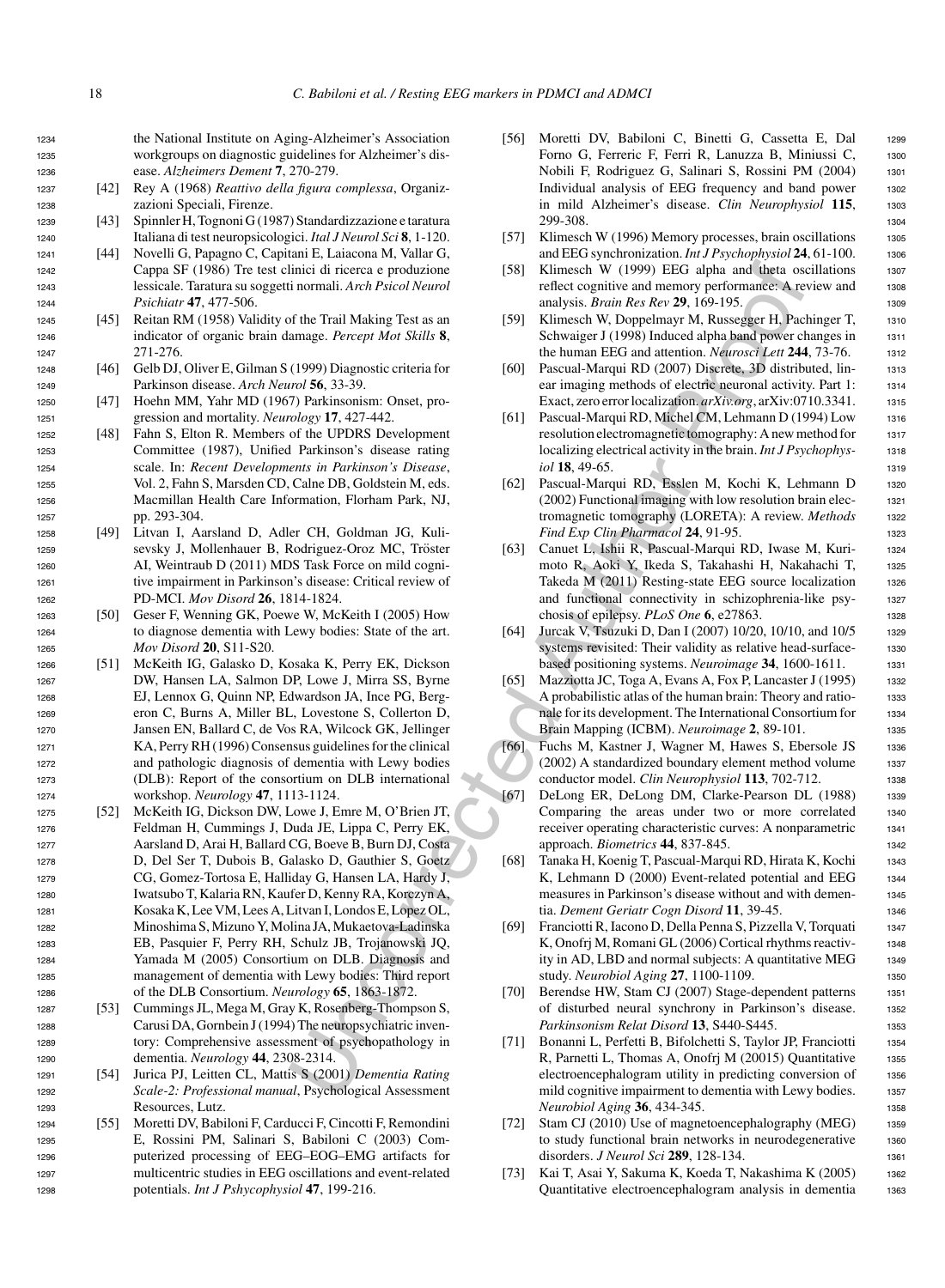<sup>1364</sup> with Lewy bodies and Alzheimer's disease. *J Neurol Sci* <sup>1365</sup> **237**, 89-95.

- <sup>1366</sup> [74] Bosboom JL, Stoffers D, Stam CJ, van Dijk BW, Verbunt <sup>1367</sup> J, Berendse HW, Wolters ECh (2006) Resting state oscil-<sup>1368</sup> latory brain dynamics in Parkinson's disease: An MEG <sup>1369</sup> study. *Clin Neurophysiol* **117**, 2521-2531.
- <sup>1370</sup> [75] Stoffers D, Bosboom JLW, Wolters ECh, Berendse HW, <sup>1371</sup> Stam CJ (2007) Slowing of oscillatory brain activity <sup>1372</sup> is a stable characteristic of Parkinson's disease without <sup>1373</sup> dementia. *Brain* **130**, 1847-1860.
- <sup>1374</sup> [76] Steriade M, Llinas RR (1988) The functional states of the <sup>1375</sup> thalamus and the associated neuronal interplay. *Physiol* <sup>1376</sup> *Rev* **68**, 649-742.
- <sup>1377</sup> [77] Pfurtscheller G, Lopez da Silva F (1999) Event-related <sup>1378</sup> EEG/MEG synchronization and desynchronization: Basic <sup>1379</sup> principles. *Clin Neurophysiol* **110**, 1842-1857.
- <sup>1380</sup> [78] Stigsby B, Johannesson G, Ingvar DH (1981) Regional ´ <sup>1381</sup> EEG analysis and regional cerebral blood flow in <sup>1382</sup> Alzheimer's and Pick's diseases. *Electroencephalogr Clin* <sup>1383</sup> *Neurophysiol* **51**, 537-547.
- <sup>1384</sup> [79] Brenner RP, Ulrich RF, Spiker DG, Sclabassi RJ, Reynolds <sup>1385</sup> 3rd CF, Marin RS, Boller F (1986) Computerized <sup>1386</sup> EEG spectral analysis in elderly normal, demented and <sup>1387</sup> depressed subjects. *Electroencephalogr Clin Neurophys-*<sup>1388</sup> *iol* **64**, 483-492.
- <sup>1389</sup> [80] Rae-Grant A, Blume W, Lau C, Hachinski VC, Fis-<sup>1390</sup> man M, Merskey H (1987) The electroencephalogram <sup>1391</sup> in Alzheimer-type dementia. A sequential study cor-<sup>1392</sup> relating the electroencephalogram with psychometric <sup>1393</sup> and quantitative pathologic data. *Arch Neurol* **44**, <sup>1394</sup> 50-54.
- 1395 [81] Dossi RC, Nuñez A, Steriade M (1992) Electrophysiology <sup>1396</sup> of a slow (0.5–4 Hz) intrinsic oscillation of cat thalamo-<sup>1397</sup> cortical neurones in vivo. *J Physiol* **447**, 215-234.
- <sup>1398</sup> [82] Kwa VI, Weinstein HC, Posthumus Meyjes EF, van Royen <sup>1399</sup> EA, Bour LJ, Verhoeff PN, Ongerboer de Visser BW <sup>1400</sup> (1993) Spectral analysis of the EEG and 99m-Tc-HMPAO <sup>1401</sup> SPECT-scan in Alzheimer's disease. *Biol Psychiatry* **33**, <sup>1402</sup> 100-107.
- <sup>1403</sup> [83] Steriade M (1994) Sleep oscillations and their block-<sup>1404</sup> age by activating systems. *J Psychiatry Neurosci* **19**, <sup>1405</sup> 354-358.
- <sup>1406</sup> [84] Passero S, Rocchi R, Vatti G, Burgalassi L, Battistini N <sup>1407</sup> (1995) Quantitative EEG mapping, regional cerebral blood <sup>1408</sup> flow, and neuropsychological function in Alzheimer's dis-<sup>1409</sup> ease. *Dementia* **6**, 148-156.
- <sup>1410</sup> [85] Niedermeyer E, Naidu SB, Plate C (1997) Unusual EEG <sup>1411</sup> theta rhythms over central region in Rett syndrome: <sup>1412</sup> Considerations of the underlying dysfunction. *Clin Elec-*<sup>1413</sup> *troencephalogr* **28**, 36-43.
- <sup>1414</sup> [86] Rodriguez G, Nobili F, Copello F, Vitali P, Gianelli <sup>1415</sup> MV, Taddei G, Catsafados E, Mariani G (1999) 99mTc-<sup>1416</sup> HMPAO regional cerebral blood flow and quantitative <sup>1417</sup> electroencephalography in Alzheimer's disease: A correl-<sup>1418</sup> ative study. *J Nucl Med* **40**, 522-529.
- <sup>1419</sup> [87] Killiany RJ, Moss MB, Albert MS, Sandor T, Tieman J, <sup>1420</sup> Jolesz F (1993) Temporal lobe regions on magnetic res-<sup>1421</sup> onance imaging identify patients with early Alzheimer's <sup>1422</sup> disease. *Arch Neurol* **50**, 949-954.
- <sup>1423</sup> [88] Fernandez A, Arrazola J, Maestu F, Amo C, Gil-Gregorio <sup>1424</sup> P, Wienbruch C, Ortiz T (2003) Correlations of hip-<sup>1425</sup> pocampal atrophy and focal low-frequency magnetic <sup>1426</sup> activity in Alzheimer disease: Volumetric MR imaging-<sup>1427</sup> magnetoencephalographic study. *AJNR Am J Neuroradiol* <sup>1428</sup> **24**, 481-487.
- [89] Hughes SW, Crunelli V (2005) Thalamic mechanisms of 1429 EEG alpha rhythms and their pathological implications. 1430 *Neuroscientist* **11**, 357-372. <sup>1431</sup>
- [90] Lörincz ML, Crunelli V, Hughes SW (2008) Cellular 1432 dynamics of cholinergically induced alpha (8–13 Hz) <sup>1433</sup> rhythms in sensory thalamic nuclei in vitro. *J Neurosci* <sup>1434</sup> **28**, 660-671. 1435
- [91] Lorincz ML, Kékesi KA, Juhász G, Crunelli V, Hughes 1436 SW (2009) Temporal framing of thalamic relay-mode fir- <sup>1437</sup> ing by phasic inhibition during the alpha rhythm. *Neuron* <sup>1438</sup> **63**, 683-696. 1439
- [92] Adler G, Brassen S, Jajcevic A (2003) EEG coherence <sup>1440</sup> in Alzheimer's dementia. *J Neural Transm* **110**(9), 1051- <sup>1441</sup> 1058. 1442
- [93] Claus JJ, Strijers RL, Jonkman EJ, Ongerboer de Visser 1443 BW, Jonker C, Walstra GJ, Scheltens P, van Gool WA <sup>1444</sup> (1999) The diagnostic value of electroencephalography in <sup>1445</sup> mild senile Alzheimer's disease. *Clin Neurophysiol* **110**, <sup>1446</sup> 825-832. <sup>1447</sup>
- [94] Bennys K, Rondouin G, Vergnes C, Touchon J (2001) <sup>1448</sup> Diagnostic value of quantitative EEG in Alzheimer dis- <sup>1449</sup> ease. *Neurophysiol Clin* **31**, 153-160. 1450
- [95] Brassen S, Braus DF, Weber-Fahr W, Tost H, Moritz S, <sup>1451</sup> Adler G (2004) Late-onset depression with mild cognitive 1452 deficits: Electrophysiological evidences for a preclinical 1453 dementia syndrome. *Dement Geriatr Cogn Disord* **18**, <sup>1454</sup> 271-277. <sup>1455</sup>
- [96] Lehmann C, Koenig T, Jelic V, Prichep L, John RE, 1456 Wahlund LO, Dodge Y, Dierks T (2007) Application and 1457 comparison of classification algorithms for recognition 1458 of Alzheimer's disease in electrical brain activity (EEG). <sup>1459</sup> *J Neurosci Methods* **161**, 342-350. <sup>1460</sup>
- [97] Missonnier P, Gold G, Herrmann FR, Fazio-Costa L, <sup>1461</sup> Michel JP, Deiber MP, Michon A, Giannakopoulos P 1462 (2006) Decreased theta event-related synchronization <sup>1463</sup> during working memory activation is associated with pro-<br>1464 gressive mild cognitive impairment. *Dement Geriatr Cogn* <sup>1465</sup> *Disord* **22**, 250-259. <sup>1466</sup>
- [98] Buscema M, Rossini P, Babiloni C, Grossi E (2007) The <sup>1467</sup> IFAST model, a novel parallel nonlinear EEG analysis <sup>1468</sup> technique, distinguishes mild cognitive impairment and 1469 Alzheimer's disease patients with high degree of accuracy. 1470 *Artif Intell Med* **40**, 127-141. <sup>1471</sup>
- [99] Knyazeva MG, Jalili M, Brioschi A, Bourquin I, Fornari <sup>1472</sup> E, Hasler M, Meuli R, Maeder P, Ghika J (2010) Topog- <sup>1473</sup> raphy of EEG multivariate phase synchronization in early 1474 Alzheimer's disease. *Neurobiol Aging* **31**, 1132-1144. <sup>1475</sup>
- Parkinson's disease without<br>
1860. Sav (2009) Furencell framing of thalming changes and the same in the same in the same in the same in the same in the same in the same in the same in the same in the same in the same in t [100] Lizio R, Del Percio C, Marzano N, Soricelli A, Yener 1476 GG, Başar E, Mundi C, De Rosa S, Triggiani AI, Ferri 1477 R, Arnaldi D, Nobili FM, Cordone S, Lopez S, Carducci 1478 F, Santi G, Gesualdo L, Rossini PM, Cavedo E, Mauri 1479 M, Frisoni GB, Babiloni C (2015) Neurophysiological 1480 assessment of Alzheimer's disease individuals by a sin- <sup>1481</sup> gle electroencephalographic marker. *J Alzheimers Dis* **49**, <sup>1482</sup> 159-177. <sup>1483</sup>
	- [101] Babiloni C, Triggiani AI, Lizio R, Cordone S, Tattoli G, 1484 Bevilacqua V, Soricelli A, Ferri R, Nobili F, Gesualdo <sup>1485</sup> L, Millán-Calenti JC, Buján A, Tortelli R, Cardinali V, 1486 Barulli MR, Giannini A, Spagnolo P, Armenise S, Buenza 1487 G, Scianatico G, Logroscino G, Frisoni GB, Del Percio <sup>1488</sup> C (2016) Classification of single normal and Alzheimer's 1489 disease individuals from cortical sources of resting state 1490 EEG rhythms. *Front Neurosci* **10**, 47. <sup>1491</sup>
	- [102] Babiloni C, Del Percio C, Lizio R, Noce G, Cordone <sup>1492</sup> S, Lopez S, Soricelli A, Ferri R, Pascarelli MT, Nobili <sup>1493</sup>